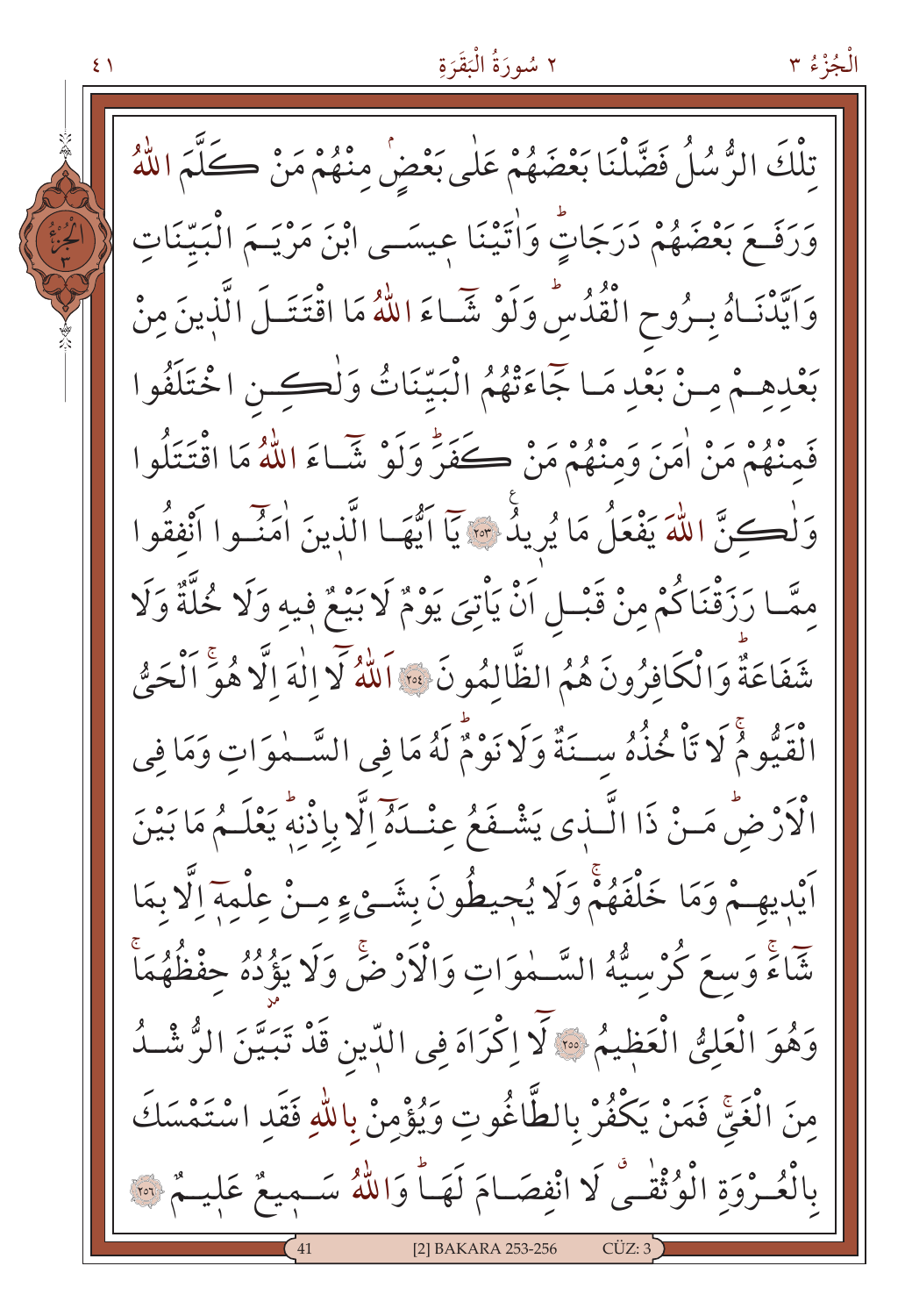الْجُزْءُ ٣

اَللَّهُ وَلِـئٌ الَّذِيـنَ اٰمَنُـواْ يُخْرِجُهُـمْ مِـنَ الظُّلُمَـاتِ اِلَى النُّورُ وَالَّذِينَ كَفَرُوا اَوْلِيَاؤُهُـمُ الطَّاغُوثُ يُخْرِجُونَهُمْ مِنَ النُّـورِ الَـى الظُّلُمَاتِّ أُولِّئِكَ اَصْحَـابُ النَّارُ هُمْ فيهَـا خَالـدُونَ ۞ اَلَمْ تَرَ اِلَـى الَّذِى حَمَاجَ اِبْرٰهِيمَ فِي رَبِّــة أَنْ اٰتِّيــهُ اللّهُ الْمُلْكِّ إِذْ قَـالَ إِبْرٰهِيمُ رَبِّــىَ الَّذِى يُحْيِـى وَيُمِيثُ قَالَ آنَـاٍ أُحْيِي وَأُمِيثُ قَـالَ اِبْرٰهِيمُ فَاِنَّ اللهَ يَأْتِي بِالشَّـْمْسِ مِنَ الْمَشْـرةِ فَأْتِ بِهَا مِـنَ الْمَغْرِبِ فَبُهتَ الَّذي كَفَرٍّ وَاللَّهُ لَا يَهْدِى الْقَـوْمَ الظَّالِمِينَّ ۞ اَوْ ڪَالَّذِي مَرَّ عَلٰى قَرْيَـةٍ وَهِيَ خَاوِيَـةٌ عَلٰى عُرُوشَـهَاْ قَالَ اَنِّسِي يُحْيِي هٰذِهِ اللَّهُ بَعْدَ مَوْتِهَــاً فَاَمَاتَهُ اللَّهُ مِائَةَ عَام ثُمَّ بَعَثَهُ قَالَ كُمْ لَبِثْتُ قَـالَ لَبِثْتُ يَوْمـًا أَوْ بَعْضَ يَوْمَ قَـالَ بَلْ لَبِثْتَ مِائَةَ عَام فَانْظُرْ إِلٰى طَعَامِكَ وَشَـرَابِكَ لَـمْ يَتَسَـنَّهُۚ وَانْظُرْ اِلْى حِمَارِكَ وَلِنَجْعَلَكَ اٰيَـةً لِلنَّاسِ وَانْظُرْ إِلَى الْعِظَامِ كَيْفَ نُنْشِزُهَا ثُمَّ نَكْسُوهَا لَحْمًّا فَلَمَّا تَبَيَّنَ لَهُ قَالَ اَعْلَمُ اَنَّ اللَّهَ عَلَى كُلِّ شَـئٍ ءٍ قَدِيرٌ ۞ وَاذْ قَالَ [2] BAKARA 257-259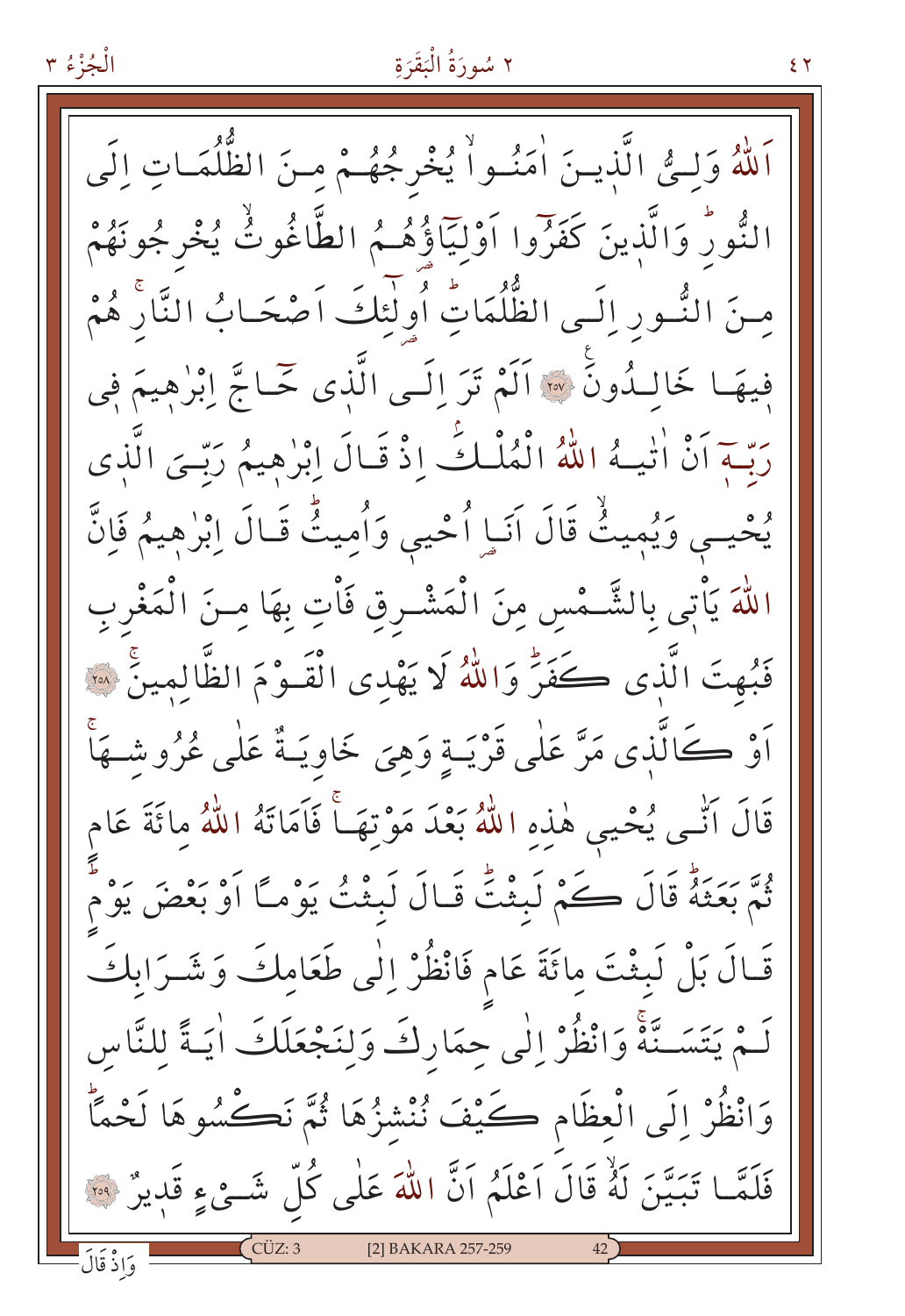وَإِذْ قَالَ إِبْرٰهِيمُ رَبِّ اَرِنِي كَيْـفَ تُحْيِي الْمَوْتَى قَالَ اَوَلَمْ تُؤْمِنُ قَالَ بَلٰى وَلٰكِنْ لِيَطْمَئِنَّ قَلْبِيٌّ قَالَ فَخُـذْ اَرْبَعَةً منَ الطَّيْرِ فَصُرْهُنَّ اِلَيْكَ ثُمَّ اجْعَلْ عَلٰى كُلّ جَبَـلٍ مِنْهُنَّ جُزْءًا ثُمَّ ادْعُهُنَّ يَأْتِينَكَ سَعْيَأُ وَاعْلَمْ اَنَّ اللّٰهَ عَزِيزٌ حَكِيمٌ فِيَّ مَغَــلُ الَّذِينَ يُنْفِقُونَ آمْوَالَهُمْ فِي سَــبِيلِ اللَّهِ كَمَثَل حَبَّةٍ اَنْبَتَتْ سَبْعَ سَنَابِلَ فِي كُلِّ سُنْبُلَةٍ مِائَةُ حَبَّةٍ وَاللّهُ يُضَاعِفُ لِمَنْ يَشَاءُ وَاللَّهُ وَاسِعُ عَلِيمٌ ۞ اَلَّذِينَ يُنْفِقُونَ اَمْوَالَهُـمْ فِي سَـبِيلِ اللّهِ ثُـمَّ لَا يُتْبِعُونَ مَٓـا اَنْفَقُوا مَنَّا وَلَا اَذًى لَهُمْ اَجْرُهُمْ عِنْكَ رَبِّهِمْ وَلَا خَـوْفٌ عَلَيْهِمْ وَلَا هُمْ بِحْزَنُونَ ۞ قَوْلٌ مَعْرُوفٌ وَمَغْفِرَةٌ خَيْـرٌ مِنْ صَدَقَةٍ يَتْبَعُهَا اَذًىَّ وَاللَّهُ غَنِيٌّ حَلِيهٌ \* يَآ اَيُّهَا الَّذِينَ اٰمَنُوا لَا تُبْطِلُوا صَدَقَاتِكُمْ بِالْمَنّ وَالْأَذٰىٰ كَالَّذِى يُنْفِقُ مَالَهُ رِئَاءَ النَّاس وَلَا يُؤْمِنُ بِاللَّهِ وَالْيَوْمِ الْأَخِرُّ فَمَثَلُهُ كَمَثَـلٍ صَفْوَانٍ عَلَيْهِ ثُرَابٌ فَاَصَابَهُ وَابِلٌ فَتَرَكُمُ صَلْـدًّا لَا يَقْدِرُونَ عَلَى شَيْءٍ مِمَّا كَسَبُواْ وَاللَّهُ لَا يَهْدِى الْقَوْمَ الْكَافِرِينَ ۞ [2] BAKARA 260-264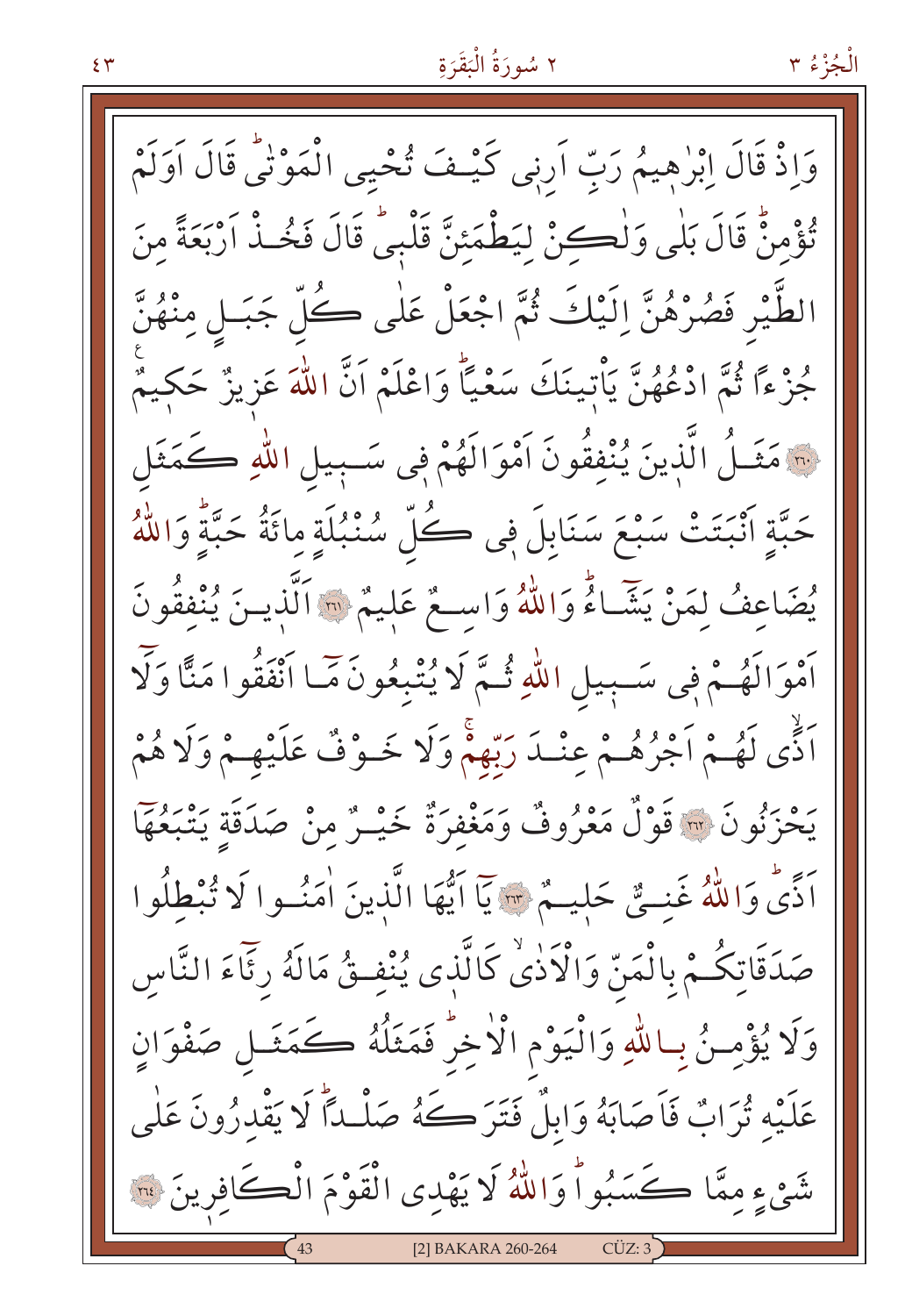وَمَثَـلُ الَّذِيـنَ يُنْفِقُـونَ أَمْوَالَهُـمُ ابْتِغَـاءَ مَرْضَـاتِ اللَّهِ وَتَثْبِيتًا مِنْ اَنْفُسِهِمْ كَمَثَلِ جَنَّةٍ بِرَبْـوَةِ اَصَابَهَا وَابِلٌ فَأْتَتْ أُكْلَهَا ضَعْفَيْنَ فَإِنْ لَـمْ يُصِبْهَا وَابِلٌ فَطَلِّ وَاللَّهُ بِمَا تَعْمَلُونَ بَصِيرٌ ۞ آيَوَدُّ آحَدُكُمُ آنْ تَكُـونَ لَهُ جَنَّةٌ مِنْ نَجْيلٍ وَاَعْنَـابٍ تَجْرِي مِـنْ تَحْتِهَا الْأَنْهَالُ لَـهُ فيهَا مِنْ كُلِّ الثَّمَرَاتِ وَأَصَابَهُ الْكَبَرُ وَلَهُ ذُرِّيَّةٌ صُعَفَاءٌ فَاَصَابَهَا اِعْصَارٌ فِيهِ نَارٌ فَاحْتَرَقَتَّ كَذٰلِكَ يُبَيِّنُ اللَّهُ لَكُمُ الْأَيَاتِ لَعَلَّكُمْ تَتَفَكَّرُونَ ۞ يَا أَيُّهَا الَّذِينَ أُمَنُوا اَنْفِقُوا مِنْ طَيِّبَاتٍ مَا ڪَسَـبْتُمْ وَممَّا اَخْرَجْنَا لَكُمْ مِنَ الْأَرْضَ وَلَا تَيَمَّمُوا الْخَبِيتَ مِنْـهُ تُنْفِقُونَ وَلَسْـتُمْ بِأَخذيـه إِلَّا أَنْ تُغْمِضُـوا فِيـهِ وَاعْلَمَـوا أَنَّ اللَّهَ غَنِـيٌّ حَمِيدٌ ۞ اَلشَّـيْطَانُ يَعِدُكُمُ الْفَقْرَ وَيَأْمُرُكُمْ بِالْفَحْشَاءَ وَاللَّهُ يَعِدُكُمْ مَغْفِرَةً مِنْـهُ وَفَضْـلَّا وَاللَّهُ وَاسْـعٌ عَلِيمٌ لِلَّهِ يُؤْتِي الْجِكْمَةَ مَنْ يَشَاءُ وَمَنْ يُؤْتَ الْحِكْمَةَ فَقَدْ اُوتِيَ خَيْرًا كَثِيراً وَمَا يَذَّكَّـرُ اِلَّا اُولُـوا الْآلْبَابِ ۞ [2] BAKARA 265-269 وَمَا أَنْفَقْتُمْ

الْجُزْءُ ٣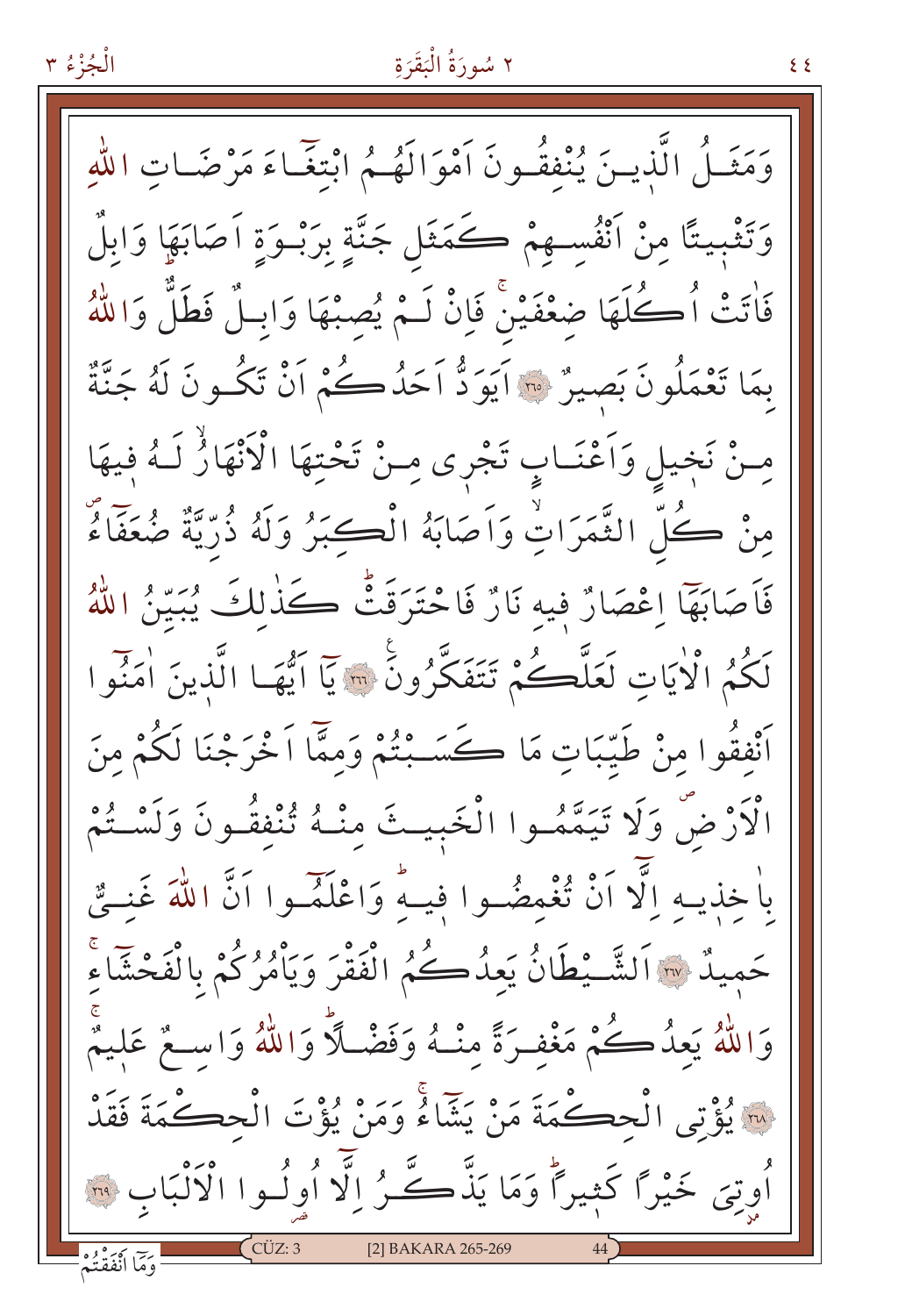٢ سُورَةُ الْبَقَرَةِ وَمَا ٱنْفَقْتُمْ مِنْ نَفَقَةٍ أَوْ نَذَرْتُمْ مِنْ نَذْرٍ فَإِنَّ اللَّهَ يَعْلَمُهُ وَمَا لِلظَّالِمِينَ مِنْ أَنْصَارِ ۞ إِنْ يُبْدُوا الصَّدَقَاتِ فَنِعمَّا هِئَ وَإِنْ تُخْفُوهَا وَتُؤْتُوهَا الْفُقْرَاءَ فَهُوَ خَيْرٌ لَكُمْ وَيُكَفَّرُ عَنْكُمْ سَيِّـٵتِڪُمُّ وَاللّٰهُ بِمَا تَعْمَلُونَ خَبِيرٌ ۞ لَيْسَ عَلَيْكَ هُذِيهُمْ وَلْكِنَّ اللَّهَ يَهْدى مَنْ يَشَاءُ تُنْفِقُوا مِنْ خَيْرِ فَلِأَنْفُسِكُمْ وَمَا تُنْفِقُونَ وَمَا اِلَّا ابْتِغَاءَ وَجْهِ اللَّهِ وَمَا تُنْفِقُوا مِنْ خَيْرِ يُوَفَّ الَّذِكُمْ وَأَنْتُمْ لَا تُظْلَمُونَ ۞ للْفُقَرَاءِ الَّذِينَ اُحْصِرُوا فِي سَبِيلِ اللّٰهِ لَا يَسْتَطِيعُونَ صَـرْبًا في الْأَرْضُ يَحْسَبُهُمُ الْجَاهِلُ اَغْنِيَاءَ مِنَ التَّعَفُّفَ تَعْرِفُهُمْ بِسِيمْيِهُمْ لَا يَسْتَلُونَ النَّاسَ الْحَافَاً وَمَا تُنْفِقُوا مِنْ خَيْرٍ فَإِنَّ اللَّهَ بِهِ عَلِيمٌ ۞ اَلَّذِينَ يُنْفِقُونَ ٱمْوَالَهُمْ بِالَّيْلِ وَالنَّهَارِ سِرًّا وَعَلَانِيَةً فَلَهُمْ آجْرُهُمْ عِنْدَ رَبِّهِمْ وَلَا خَوْفٌ عَلَيْهِمْ وَلَا هُمْ يَحْزَنُونَ ۞

[2] BAKARA 270-274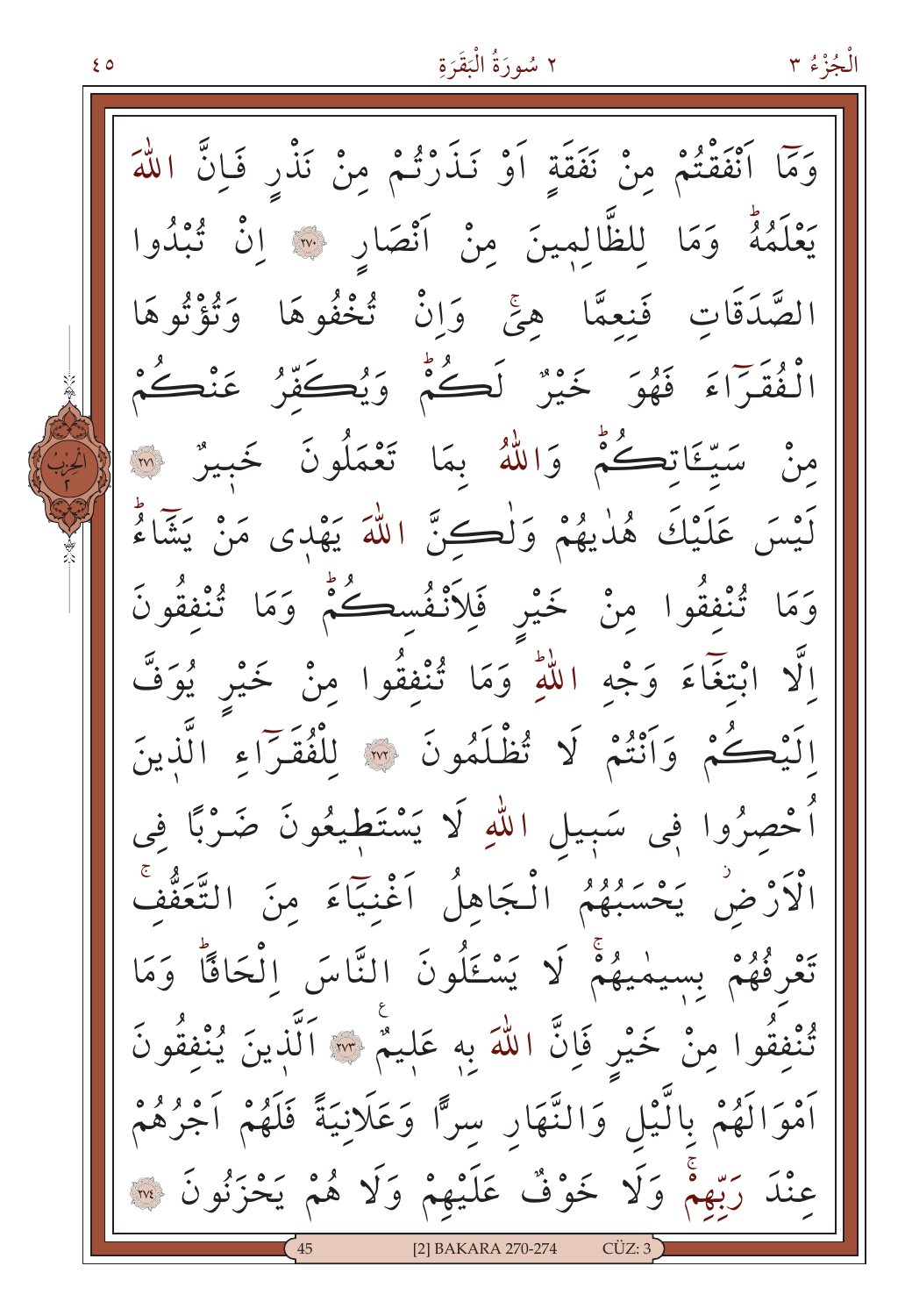الْجُزْءُ ٣

اَلَّذِينَ يَأْكُلُونَ الرِّبْوا لَا يَقُومُونَ إِلَّا كَمَا يَقُومُ الَّذِي يَتَخَبَّطُهُ الشَّيْطَانُ مِنَ الْمَسِّ ذٰلكَ بِأَنَّهُمْ قَالَـوا اتَّمَا انْبَيْــمُ مِثْلُ الرّبٰواْ وَاَحَلَّ اللّٰهُ الْبَيْــعَ وَحَرَّمَ الرّبٰواْ فَمَنْ جَّاءَهُ مَوْعِظَـةٌ مِنْ رَبِّـهِ فَانْتَهٰى فَلَـهُ مَا سَـلَفٌ وَأَمْرُهُ الَّـى اللَّهِ وَمَنْ عَادَ فَأُولٰئِكَ اَصْحَابُ النَّارْ هُـمْ فِيهَا خَالِدُونَ \* يَمْحَــقُ اللّهُ الرّبٰـوا وَيُرْبِـى الصَّدَقَـاتِّ وَاللّهُ لَا يُحِبُّ كُلَّ كَقَّارٍ اَثْبِم ۞ إنَّ الَّذِينَ اٰمَنُوا وَعَمِلُوا الصَّالِحَاتِ وَأَقَامُوا الصَّلٰوةَ وَأْتَوُا الزَّكُوةَ لَهُمْ أَجْرُهُـمْ عِنْدَ رَبِّهِمْ وَلَا خَوْفٌ عَلَيْهِمْ وَلَا هُمْ يَحْزَنُونَ ۞ يَا أَيُّهَا الَّذينَ اٰمَنُوا اتَّقُوا اللَّهَ وَذَرُوا مَا بَقِيَ مِنَ الرَّبَوا اِنْ كُنْتُمْ مُؤْمِنِينَ ۞ فَـاِنْ لَمْ تَفْعَلُوا فَأْذَنُوا بِحَرْبٍ مِنَ اللَّهِ وَرَسُــو لِهٖ وَاِنْ تُبْتُمْ فَلَكُمْ رُؤْسُ آَمْوَالِكُمْ لَا تَظْلِمُونَ وَلَا تُظْلَمُونَ ﴾ وَإِنْ كَانَ ذُو عُسْـرَة فَنَظِرَةٌ إِلَٰى مَيْسَـرَةٌ وَاَنْ تَصَدَّقُوا خَيْرٌ لَكُمْ إِنْ كُنْتُمْ تَعْلَمُونَ ۞ وَاتَّقُوا يَوْمًا تُرْجَعُونَ فِيه اِلَى اللَّهِ ثُمَّ تُوَفَّى كُلَّ نَفْسٍ مَا كَسَـبَتْ وَهُمْ لَا يُظْلَمُونَ ۞ [2] BAKARA 275-281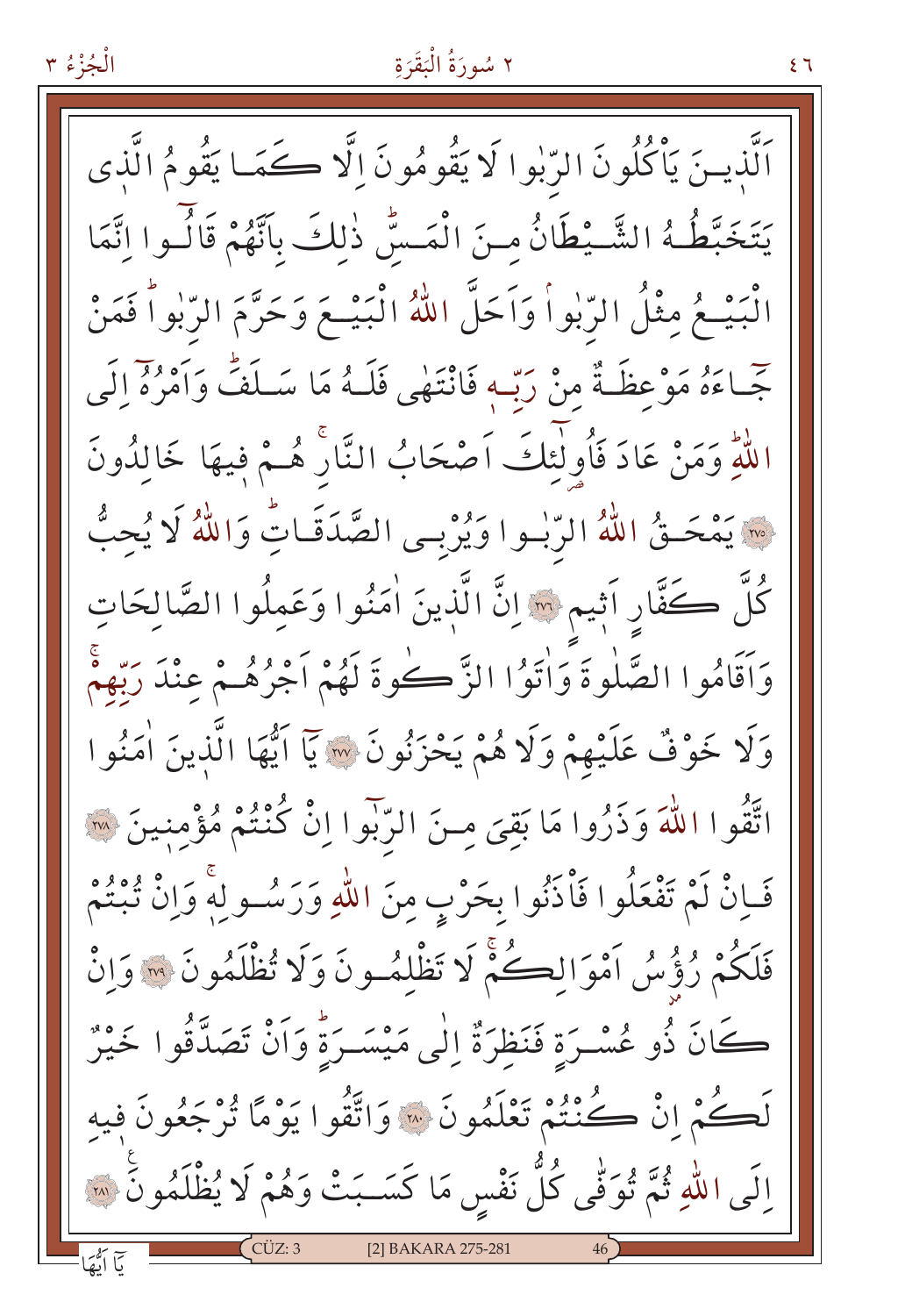الْجُزْءُ ٣

يّا أَيُّهَا الَّذِينَ اٰمَنُوا إِذَا تَدَايَنْتُمْ بِدَيْنِ إِلَٰى اَجَلِ مُسَـمًّى فَاكْتُبُوهُ وَلْيَكْتُبْ بَيْنَكُمْ كَاتِبٌ بِالْعَدْلُ وَلَا يَاْبَ كَاتِبٌ اَنْ يَكْتُبَ كَمَا عَلَّمَهُ اللَّهُ فَلْيَكْتُبُّ وَلْيُمْلِ الَّذِي عَلَيْه الْحَقُّ وَلْيَتَّقِ اللَّهَ رَبَّهُ وَلَا يَبْخَسْ مِنْهُ شَـيْـعًا فَإِنْ كَانَ الَّـٰذي عَلَيْه الْحَقُّ سَـٰفيهَا اَوْ ضَعيفًا اَوْ لَا يَسْـتَطيعُ اَنْ يُمِلِّ هُـوَ فَلْيُمْلِلْ وَلِيُّهُ بِالْعَدْلُ وَاسْتَشْـهِدُوا شَـهِيدَيْنِ مِنْ رِجَالِكُمْ فَإِنْ لَمْ يَكُونَا رَجُلَيْنِ فَرَجُلٌ وَامْرَاَتَانِ مِمَّنْ تَرْضَوْنَ مِنَ الشُّـهَدَّاءِ أَنْ تَضلَّ اِحْذٰيهُمَا فَتُذَكَّرَ احْدٰ يِهُمَا الْأُخْيرٰ يُ وَلَا يَأْبَ الشُّهَدَاءُ إِذَا مَا دُعُواً وَلَا تَسْخَمُوا اَنْ تَكْتُبُوهُ صَغِيرًا اَوْ كَبِيرًا اِلٰى اَجَلَهُ ذٰلِكُمْ اَقْسَطُ عِنْدَ اللّهِ وَاَقْوَمُ لِلشَّـهَادَةِ وَاَدْنَـى اَلَّا تَرْتَابُوا الَّا اَنْ تَكُونَ تِجَـارَةً حَاضـرَةً تُديرُونَهَا بَيْنَكُمْ فَلَيْسَ عَلَيْكُمْ جُنَاحٌ أَلَّا تَكْتُبُوهَا وَأَشْهَلُوا إِذَا تَبَايَعْتُمْ وَلَا يُضَّارَّ كَاتِبٌ وَلَا شَهِيدٌ وَإِنْ تَفْعَلُوا فَإِنَّهُ فُسُوقٌ بِكُمُّ وَاتَّقُوا اللَّهَ وَيُعَلَّمُكُمُ اللَّهُ وَاللَّهُ بِكُلِّ شَيْءٍ عَلِيمٌ \*\* [2] BAKARA 282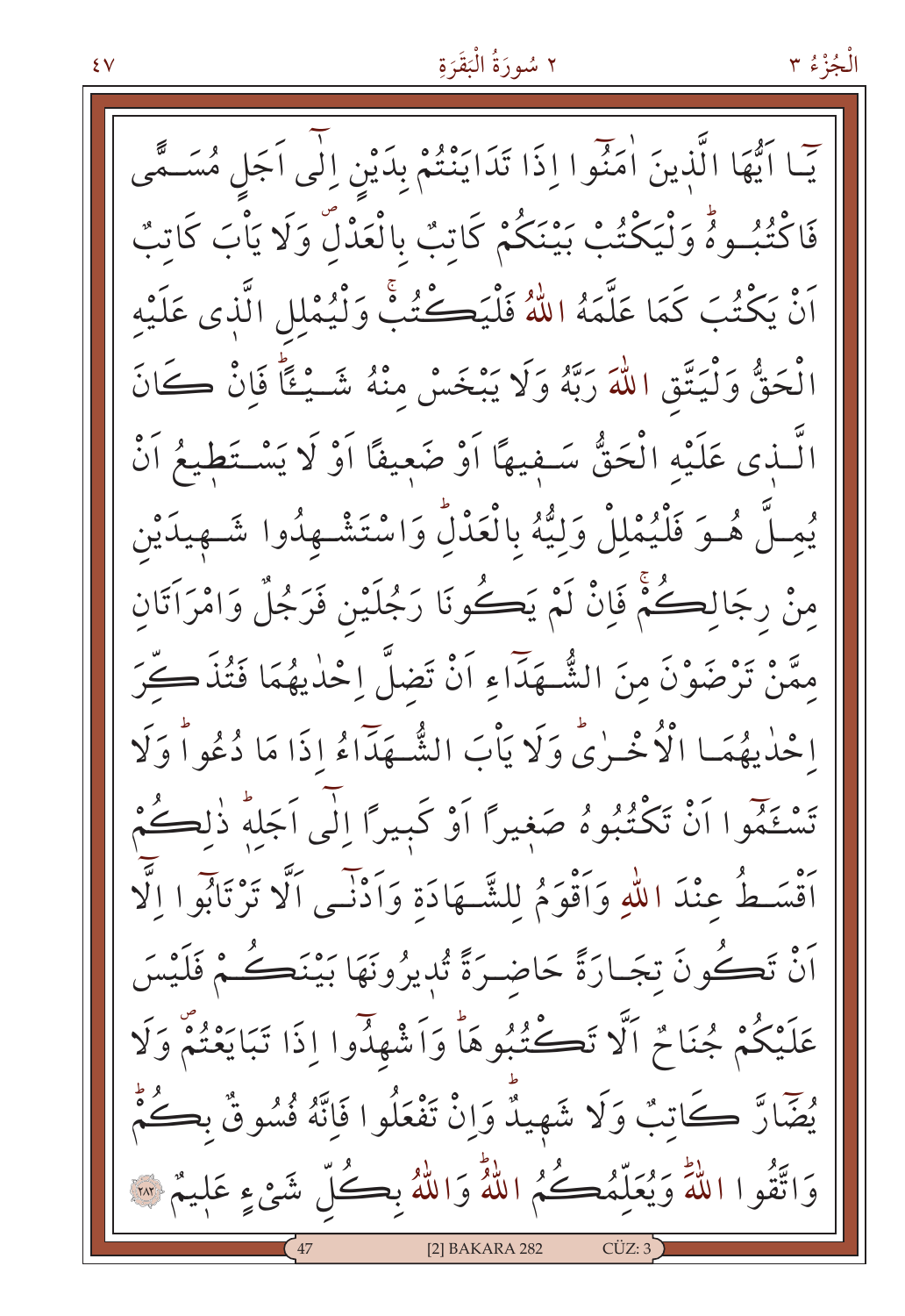الْجُزْءُ ٣

وَإِنْ كُنْتُمْ عَلٰى سَفَرٍ وَلَمْ تَجِدُوا كَاتِبًا فَرِهَانٌ مَقْبُوضَةٌ فَانْ اَمنَ بَعْضُكُمْ بَعْضاً فَلْيُـؤَدّ الَّـٰذِي اؤْثُمِـنَ اَمَانَتَهُ وَلْيَتَّقِ اللَّهَ رَبَّةُ وَلَا تَكْتُمُوا الشَّهَادَةُ وَمَنْ يَكْتُمْهَا فَإِنَّهُ أَثْمٌ قَلْبُهُۚ وَاللَّهُ بِمَا تَعْمَلُونَ عَلِيمٌ \* لِلَّهِ مَا فِي السَّـٰمٰوَاتِ وَمَا فِي الْأَرْضُ وَإِنْ تُبْدُوا مَا فِي أَنْفُسطُكُمْ أَوْ تُخْفُوهُ يُحَاسِبْكُمْ بِهِ اللَّهُ فَيَغْفِرُ لِمَنْ يَشَاءُ وَيُعَذِّبُ مَنْ يَشَاءُ وَاللَّهُ عَلَى كُلِّ شَئْءٍ قَدِيرٌ ۞ أَمَنَ الرَّسُولُ بِمَا أُنْزِلَ إِلَيْهِ مِنْ رَبِّهِ وَالْمُؤْمِنُونَّ كُلَّ اٰمَنَ بِاللَّهِ وَمَلْئِكَتِه وَكُتُبِه وَرُسُلِهِ لَا نُفَرِّقُ بَيْـنَ اَحَـدٍ مِـنْ رُسُـلِهِ وَقَالُوا سَـمِعْنَا وَاَطَعْنَا غُفْرَانَكَ رَبَّنَا وَالَيْكَ الْمَصِيرُ « لَا يُكَلّفُ اللّهُ نَفْسِــًا الَّا وُسْعَهَاْ لَهَا مَا ڪَسَبَتْ وَعَلَيْهَا مَا اڪْتَسَبَتّْ رَبَّنَـا لَا تُؤَاخِذْنَـا إِنْ نَسـينَا أَوْ اَخْطَأْنَـاً رَبَّنَـا وَلَا تَحْملْ عَلَيْنَا إِصْرًا كَمَا حَمَلْتَهُ عَلَى الَّذِينَ مِنْ قَبْلِنَـا ۚ رَبَّنَا وَلَا تُحَمَّلْنَـا مَـا لَا طَاقَـةَ لَنَا بِـهِ وَاعْـفُ عَنَّا وَاغْفـرْ لَنَا ّ وَارْجَمْنَــاّ أَنْتَ مَوْلَينَــا فَانْصُرْنَا عَلَى الْقَوْمِ الْكَافِرِينَ ۞ [2] BAKARA 283-286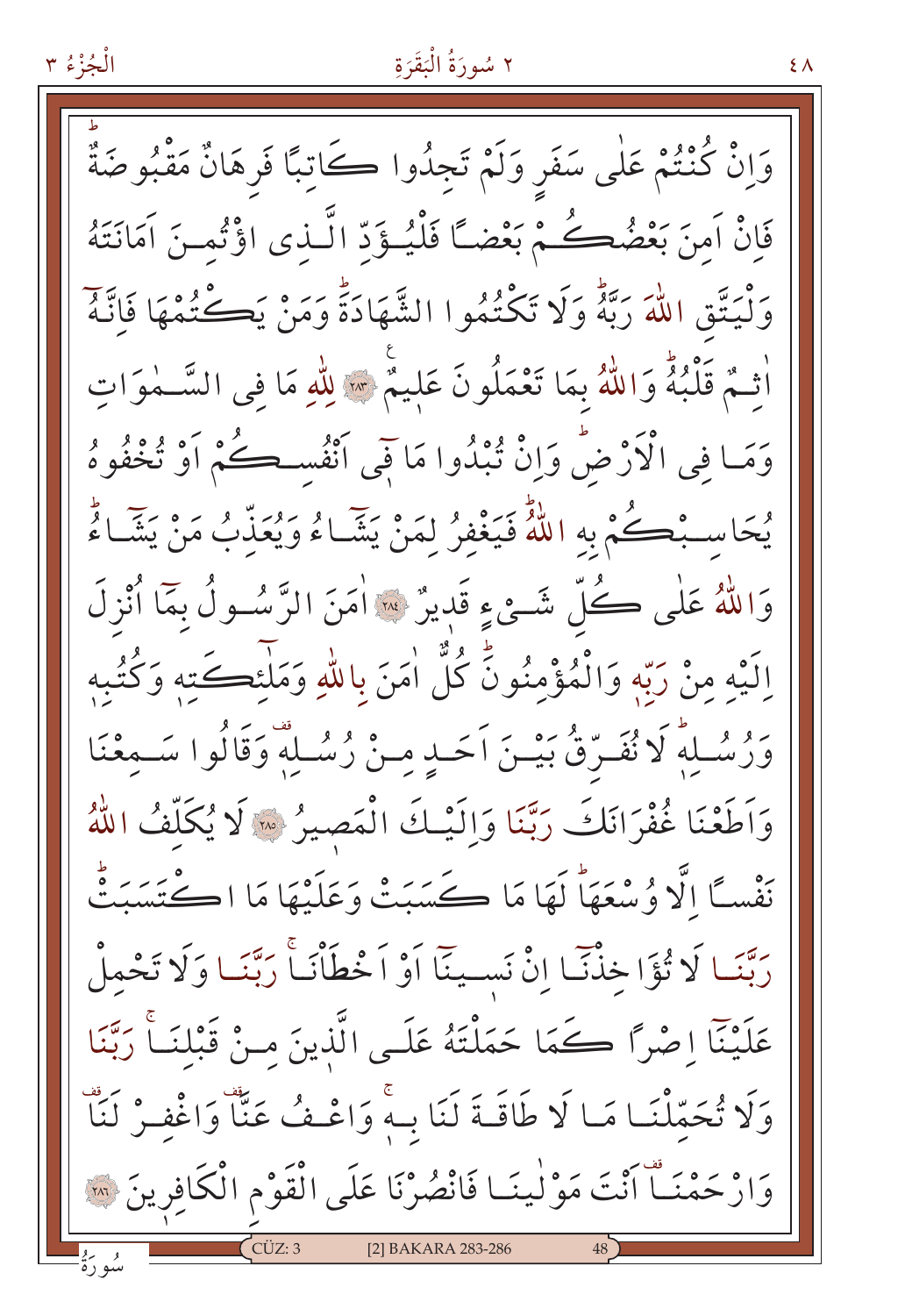٣ سُورَةُ أَلِ عِمْرَانَ

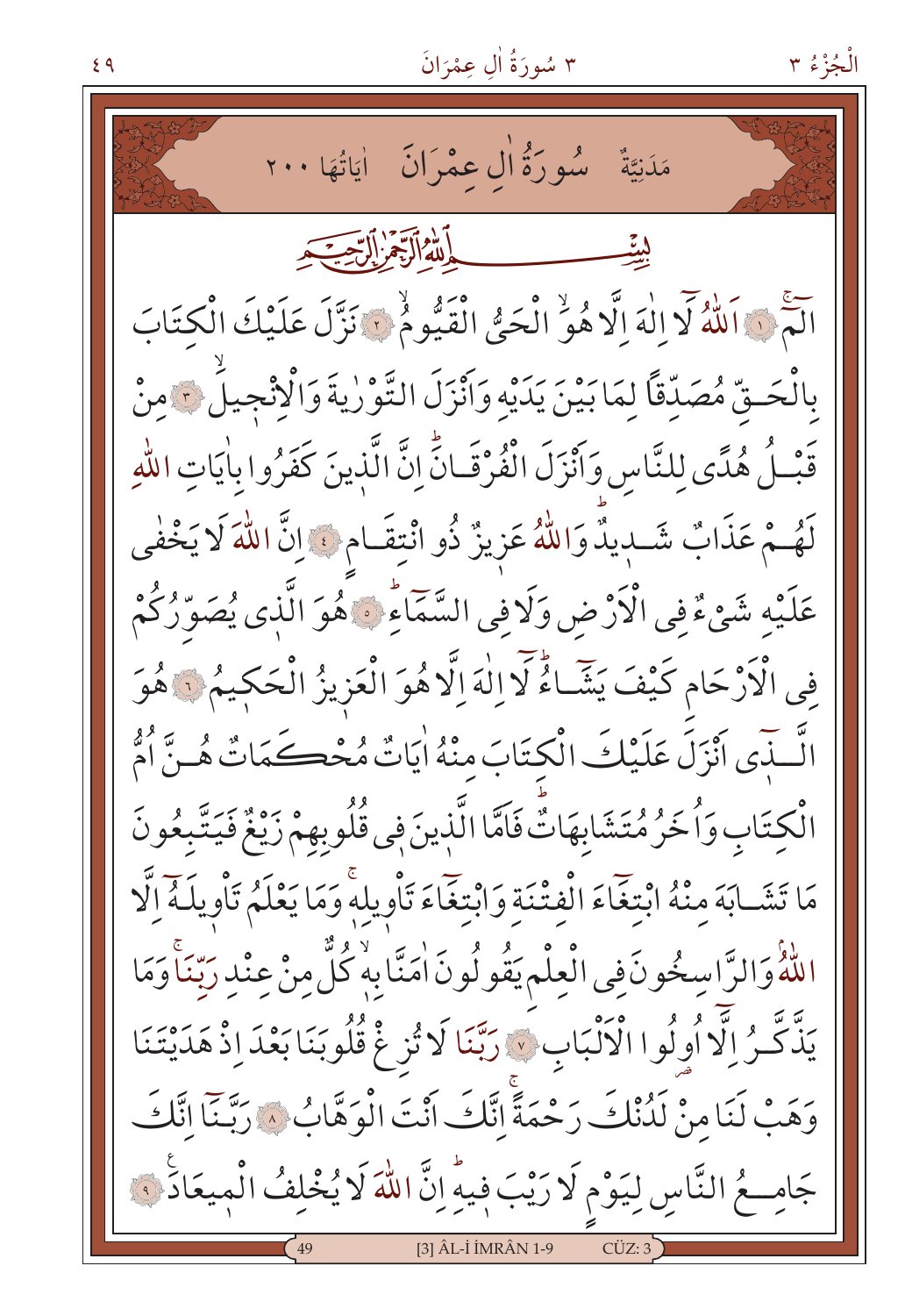#### الْجُزْءُ ٣

### ٣ سُورَةُ أَلِ عِمْرَانَ

انَّ الَّذينَ كَفَرُوا لَنْ تُغْنِيَ عَنْهُمْ أَمْوَالُهُمْ وَلَّا أَوْلَادُهُمْ مِنَ اللَّهِ شَيْءًا وَأُولٰئِكَ هُمْ وَقُودُ النَّارِ ۚ كَذَابِ ال فِرْعَوْنُ وَالَّذِينَ مِنْ قَبْلِهِمْ كَذَّبُوا بِاٰيَاتِنَاً فَاَخَذَهُمُ اللَّهُ بِذُنُوبِهِمْ وَاللَّهُ شَبِيدُ الْعِقَابِ ۞ قُلْ لِلَّذِينَ كَفَرُوا سَتُغْلَبُونَ وَتُحْشَرُونَ إِلَى جَهَنَّمَ وَبِئْسَ الْمِهَادُ ۞ قَدْ كَانَ لَكُمْ اٰيَةٌ فِي فِئَتَيْـنِ الْتَقَتَـاَ فِئَـةٌ ثُقَاتِـلُ فِي سَـبِيلِ اللّٰهِ وَأُخْـرٰى ڪَافِـرَةٌ يَرَوْنَهُـمْ مِثْلَيْهِـمْ رَأْىَ الْعَيْـنِّ وَاللَّهُ يُؤَيِّدُ بِنَصْرِهِ مَنْ يَشَّـاءُ إِنَّ فِي ذٰلِكَ لَعِبْرَةً لِأُولِـي الْأَبْصَـارِ ۞ زُيِّـنَ لِلنَّـاسِ خُبُّ الشَّــهَوَاتِ مِنَ النِّسَّاءِ وَالْبَنِيـنَ وَالْقَنَاطِيـر الْمُقَنْطَـرَةِ مِـنَ الذَّهَب وَالْفِضَّةِ وَالْخَيْـلِ الْمُسَـوَّمَةِ وَالْأَنْعَامِ وَالْحَرْ ثِّ ذٰلِكَ مَتَـاعُ الْحَيْـوةِ الدُّّنْيَـاً وَاللَّهُ عِنْـدَهُ حُسْـنُ الْمَـابِ ۞ قُلْ اَؤُنِّيُّنَكُمْ بِخَيْرِ مِنْ ذٰلِكُمْ لِلَّذِينَ اتَّقَـوْا عِنْدَ رَبِّهِمْ جَنَّـاتٌ تَجْرى مِنْ تَحْتِهَا الْأَنْهَارُ خَالِدِينَ فِيهَا وَأَزْوَاجٌ مُطَهَّرَةٌ وَرِضْـوَانٌ مِـنَ اللَّهِ وَاللَّهُ بَصِيـرٌ بِالْعِبَـادُ ۞ [3] ÂL-İ İMRÂN 10-15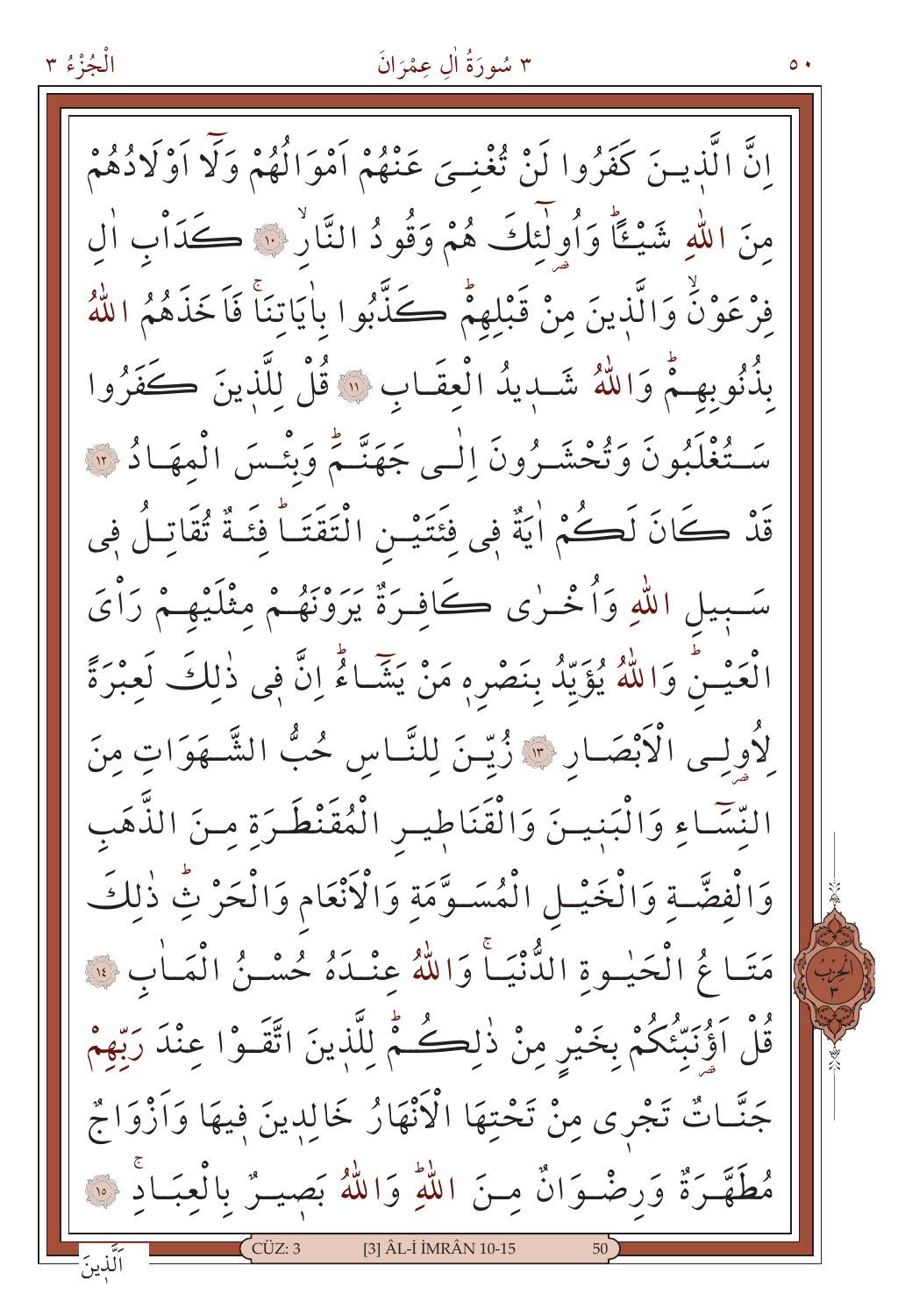الْجُزْءُ ٣

اَلَّذينَ يَقُولُونَ رَبَّنَـا اِتَّنَآ اٰمَنَّا فَاغْفِرْ لَنَـا ذُنُوبَنَا وَقِنَا عَـذَابَ النَّـارُ ۞ اَلصَّابِرِيسَ وَالصَّادِقِيـنَ وَالْقَانِتِيـنَ وَالْمُنْفِقِينَ وَالْمُسْتَغْفِرِينَ بِالْآَسْـحَارِ ۞ شَـهِدَ اللَّهُ اَنَّهُ لَّا إِلٰهَ إِلَّا هُ فِّ وَالْمَلْئِكَةُ وَأُولُوا الْعِلْمِ قَائِمًا بِالْقِسْطُ لَا إِلٰهَ إِلَّا هُوَ الْعَزِيزُ الْحَكِيمُ ۚ ﴾ إِنَّ الدِّينَ عنْدَ اللهِ الْإِسْلَامُ وَمَا اخْتَلَفَ الَّذِينَ أُوتُوا الْكِتَابَ اِلَّا مِنْ بَعْدِ مَـا جَاءَهُـمُ الْعِلْمُ بَغْيًا بَيْنَهُمْ وَمَنْ يَڪُفُرْ بِأَيَاتِ اللَّهِ فَإِنَّ اللَّهَ سَــريعُ الْـحِسَــابِ ۞ فَإِنْ كَمَاجُولَكَ فَقُلْ اَسْلَمْتُ وَجْهِيَ لِلّهِ وَمَـنِ اتَّبَعَنُّ وَقُلْ لِلَّذِينَ أُوتُوا الْكِتَابَ وَالْأُمِّيّنَ ءَاَسْلَمْنُمْ فَإِنْ اَسْلَمُوا فَقَد اهْتَدَوْاً وَإِنْ تَوَلَّـوْا فَإِنَّمَا عَلَيْكَ الْبَـلَا غُ وَاللَّهُ بَصِيـرٌ بِالْعِبَاد فَيَوْانَّ الَّذِينَ يَكْفُرُونَ بِاٰيَـاتِ اللهِ وَيَقْتُلُـونَ النَّبِيِّنَ بِغَيْرِ حَـقٌّ وَيَقْتُلُونَ الَّذِينَ يَأْمُرُونَ بِالْقِسْـطِ مِنَ النَّاسُّ فَبَشِّرْهُمْ بِعَـذَابٍ أَلِيـم ۞ أُولٰئِـكَ الَّذِيـنَ حَبطَـتْ اَعْمَالُهُمْ فِي الدُّنْيَا وَالْاخِرَةِ وَمَا لَهُمْ مِنْ نَاصِرِينَ ۞ [3] ÂL-İ İMRÂN 16-22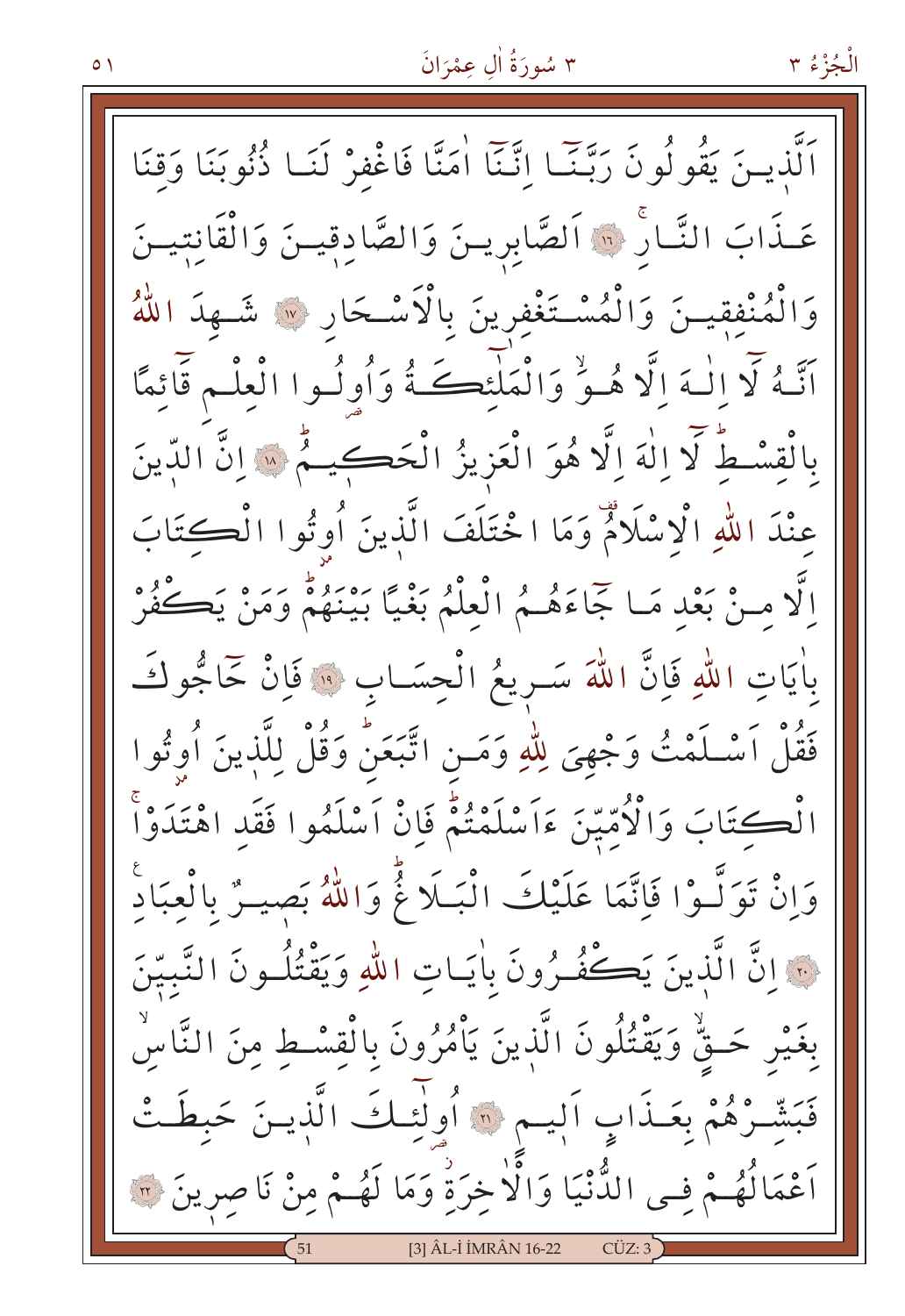الْجُزْءُ ٣

اَلَـمْ تَرَ إِلَى الَّذِينَ أُوتُوا نَصيبًا مِنَ الْكِتَـابِ يُدْعَوْنَ إِلَٰى كِتَابِ اللَّهِ لِيَحْكُمَ بَيْنَهُمْ ثُمَّ يَتَوَلَّى فَرِيتُ مِنْهُمْ وَهُمْ مُعْرِضُونَ \* ذٰلكَ بِأَنَّهُـمْ قَالُوا لَنْ تَمَسَّـنَا النَّـارُ الَّا ايَّامًا مَعْدُودَاتٍّ وَغَرَّهُمْ فِي دِينِهِمْ مَا كَانُوا يَفْتَــرُونَ ۞ فَكَـيْفَ اِذَا جَمَعْنَاهُمْ لِيَوْمِ لَا رَيْبَ فِيهِ وَوُفِّيَتْ كُلّْ نَفْسِ مَا كَسَبَتْ وَهُـمْ لَا يُظْلَمُونَ \* قُلِ اللَّهُمَّ مَالِكَ الْمُلْكِ تُؤْتِي الْمُلْكَ مَنْ تَشَاءُ وَتَنْزِعُ الْمُلْكَ مِمَّنْ تَشَاءُ وَتُعزُّ مَنْ تَشَاءُ وَتُذلُّ مَنْ تَشَاءُ بِيَدكَ الْخَيْرُ إِنَّكَ عَلَى كُلِّ شَيْءٍ قَدِيرٌ ۞ ثُولِجُ الَّيْلَ فِي النَّهَارِ وَتُولِّجُ النَّهَارَ فِي الَّيْلُ وَتُخْرِجُ الْحَيَّ مِنَ الْمَيِّتِ وَتُخْـرِجُ الْمَيِّتَ مِنَ الْحَـيّْ وَتَرْزُقُ مَنْ تَشَّـاءُ بِغَيْرِ جِسَابِ ﴾ لَا يَتَّخِذِ الْمُؤْمِنُونَ الْكَافِرِينَ أَوْلِيَاءَ مِنْ دُونِ الْمُؤْمِنِينَّ وَمَنْ يَفْعَلْ ذٰلِكَ فَلَيْسَ مِنَ اللّٰهِ في شَـيْءِ اِلَّا اَنْ تَتَّقُوا مِنْهُمْ تُقْيةً وَيُحَذِّرُكُمُ اللَّهُ نَفْسَـهُ وَإِلَى اللَّهِ الْمَصِيرُ ۞ قُلْ إِنْ تُخْفُوا مَـا فِي صُدُورِكُمْ أَوْ تُبْدُوهُ يَعْلَمْهُ اللَّهُ وَيَعْلَمُ مَا فِي السَّـمٰوَاتِ وَمَا فِي الْأَرْضِّ وَاللَّهُ عَلٰى كُلِّ شَيْءٍ قَدِيرٌ ۚ ۚ [3] ÂL-İ İMRÂN 23-29

۲ ه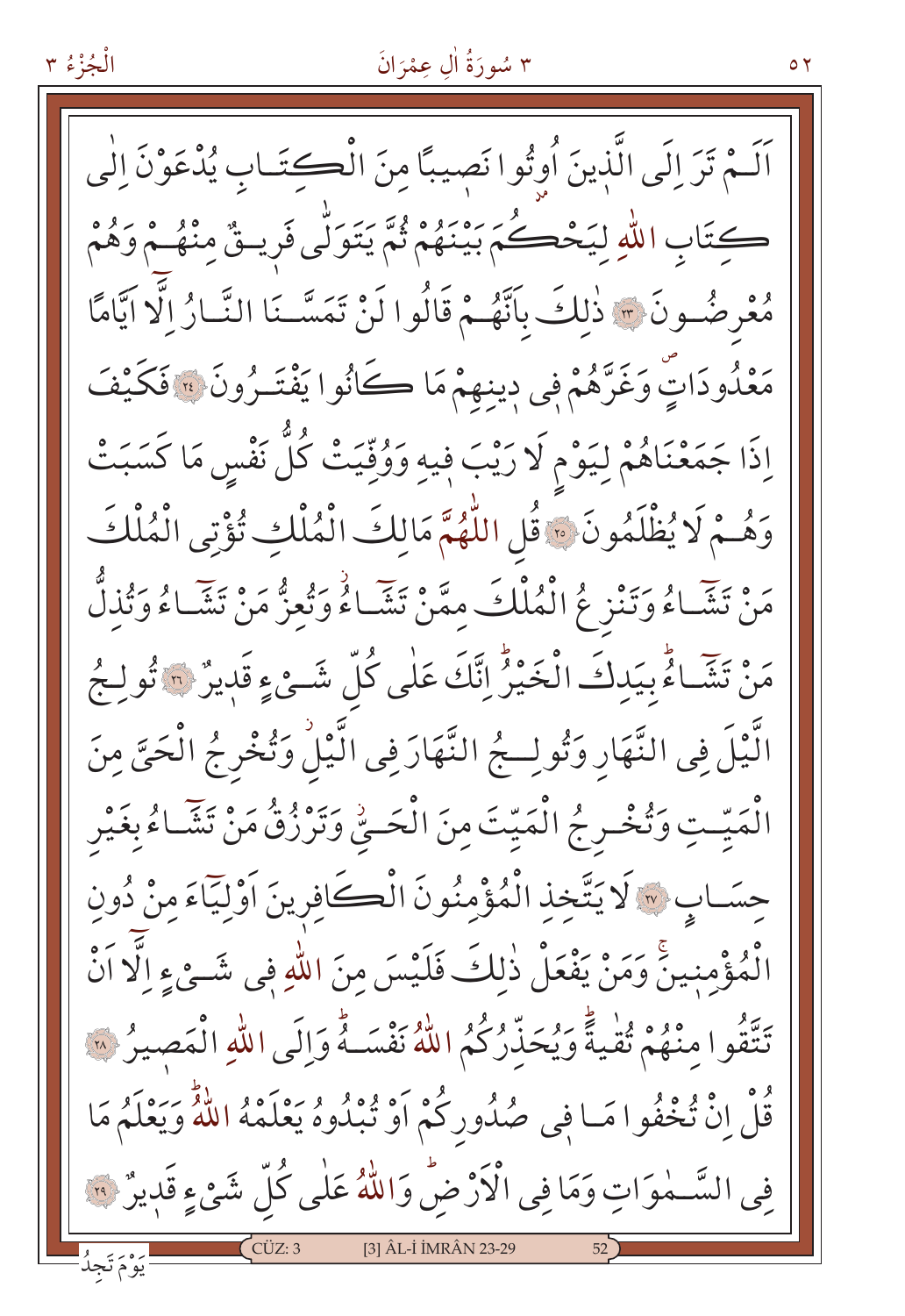يومَ تَجِدُ كُلَّ نَفْسِ مَا عَمِلَتْ مِنْ خَيْرِ مُحْضَراً وَمَا عَمِلَتْ مِنْ يس حَجَمَةً وَ مَتَّ ءُمِّي الْمَدَّةِ مَنْ يَسْتَمَرُّ عَ مَدَّرٌ وَ مُدَّةٍ وَ مُحَمَّدٌ وَ مَدَّةٍ مِنْ مَح وَاللَّهُ رَؤُفٌ بِالْعِبَادِينَ قُلْ إِنْ كُنْتُمْ تُحِبُّـونَ اللَّهَ فَاتَّبِعُونِي يُحْبِبْكُمُ اللَّهُ وَيَغْفِرْ لَكُمْ نُنُوبَكُمْ وَاللَّهُ غَفُورٌ رَحِيمٌ ۞ قُلْ أَطِيعُهوا اللَّهَ وَالرَّسُهِ لِّ فَبِانْ تَوَلَّـوْا فَبِانَّ اللَّهَ لَا يُحِبُّ الْكَافِرِينَ ٣ إِنَّ اللَّهَ اصْطَفَى اٰدَمَ وَنُو حـًّا وَاٰلَ إِبْرٰهِيمَ وَاٰلَ عِمْرٰنَ عَلَى الْعَالَمِينُ ٣ ذُرِّيَّةً بَعْضُهَا مِنْ بَعْضُ وَاللَّهُ سَـمِيعٌ عَلِيهُمْ \* إِذْ قَالَـتِ امْـرَاَتُ عِمْرِٰنَ رَبِّ إِنِّي نَذَرْتُ لَكَ مَا فِي بَطْنِي مُحَرَّرًا فَتَقَبَّلْ مِنِّي إِنَّكَ أَنْتَ السَّمِيعُ الْعَلِيمُ ﴿ فَلَمَّا وَصَعَتْهَا قَالَتْ رَبِّ إِنِّي وَصَعْتُهَا أُنْثَى وَاللَّهُ اَعْلَمُ بِمَا وَصَعَتّْ وَلَيْسَ الذَّكَرُ كَالْأَنْثَى وَإِنِّي سَمَّيْتُهَا مَرْيَمَ وَإِنِّي اُعِيذُهَا بِكَ وَذُرِّيَّتَهَا مِنَ الشَّــْطَانِ الرَّجِيمِ ۞ فَتَقَبَّلَهَا رَبُّهَا بِقَبُولِ حَسَن وَأَنْبَتَهَا نَبَاتًا حَسَنًاْ وَكَفَّلَهَا زَكَرِيّاً كُلَّمَا دَخَلَ عَلَيْهَا زَكَرِيّا الْمِحْـرَابٌّ وَجَدَعِنْدَهَا رِزْقاً قَالَ يَا مَرْيَمُ اَنِّي لَكَ هٰذَا قَالَتْ هُوَ منْ عِنْـداللّٰهِ إِنَّ اللّٰهَ يَـرْزُقُ مَنْ يَشَّـاءُ بِغَيْرِ حِسَـابٍ ۞ 131 ÂL-İ İMRÂN 30-37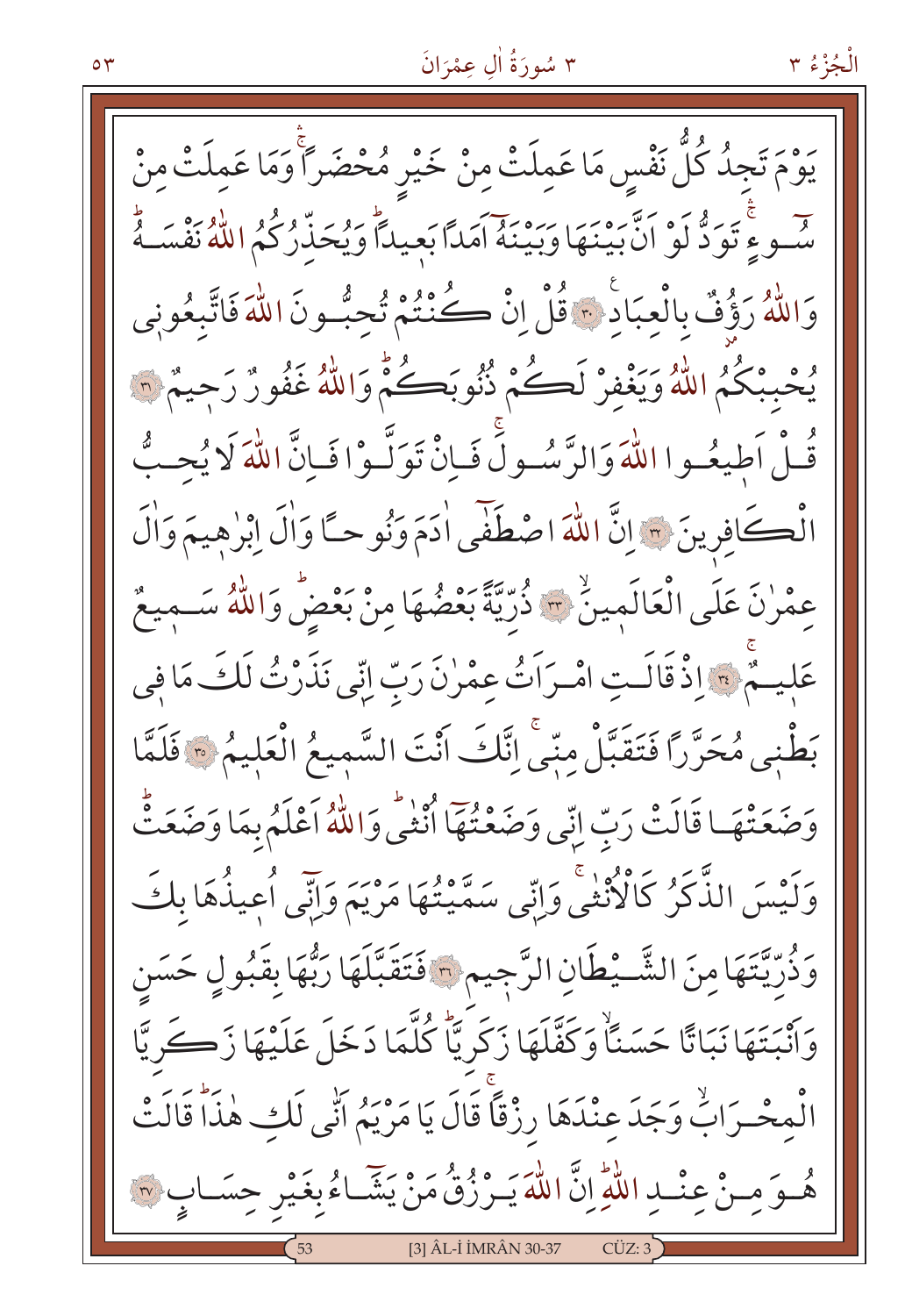هُنَالِكَ دَعَا زَكَ رَبِّهِ وَتَهْ قَالَ رَبِّ هَبْ لِي مِنْ لَدُنْكَ ذُرِّيَّةً طَيِّبَةً إِنَّكَ سَبِيعُ الدُّعَاءِ ۞ فَنَادَتْهُ الْمَلْنَكَةُ وَهُوَ قَائِمٌ يُصَلِّبِي فِي الْمِحْـرَابِ اَنَّ اللَّهَ يُبَشِّـرُكَ بِيَحْيِـي مُصَدّقـاً بِكَلِمَةٍ مِنَ اللَّهِ وَسَــيّداً وَحَصُوراً وَنَبيــًّا مِنَ الصَّالِحِينَ ۞ قَـالَ رَبِّ اَنِّي يَكُونُ لي غُلَامٌ وَقَدْ بَلَغَنيَ الْڪبَرُ وَامْرَاتِي عَاقرٌ قَالَ كَذٰلكَ اللَّهُ يَفْعَلُ مَا يَشَّاءُ ﴾ قَالَ رَبِّ اجْعَلْ لَي اٰيَةً قَالَ اٰيَتُكَ اَلَّا تُكَلَّمَ النَّاسَ ثَلْثَةَ اَيَّامِ اِلَّا رَمْزًاً وَاذْكُرْ رَبَّكَ كَثِيرًا وَسَبِّحْ بِالْعَشِيِّ وَالْإِبْكَارْ ، وَإِذْ قَالَتِ الْمَلْئكَةُ يَا مَرْيَمُ إِنَّ اللَّهَ اصْطَفْيكِ وَطَهَّرَكِ وَاصْطَفْيكِ عَلٰـي نِسّٓـاءِ الْعَالَمِينَ ۞ يَا مَرْيَمُ اقْنُتِي لِرَبّابٍ وَاسْـجُدٖى وَارْكَعِي مَعَ الرَّاكِعِينَ \* ذٰلِكَ مِنْ أَنْبَـاءِ الْغَيْبِ نُو حِيهِ إِلَيْكَ وَمَا كُنْتَ لَدَيْهِـمْ إِذْ يُلْقُونَ أَقْلَامَهُمْ أَيُّهُمْ يَكُفُلُ مَرْيَحٌ وَمَا كُنْتَ لَدَيْهِمْ إِذْ يَخْتَصِمُونَ ﴾ إِذْ قَالَتِ الْمَلْئِكَةُ يَا ءَ مِنْ إِنَّ اللَّهَ يُبَشَّرُكِ بِكَلِمَةِ مِنْهُ إِسْمُهُ الْمَسـيحُ عِيسَى ابْـنُ مَرْيَمَ وَجِيهًا فِـي الدُّنْيَا وَالْأَخِـرَة وَمـنَ الْمُقَرَّبِينُ ۞ [3] ÂL-İ İMRÂN 38-45

الْجُزْءُ ٣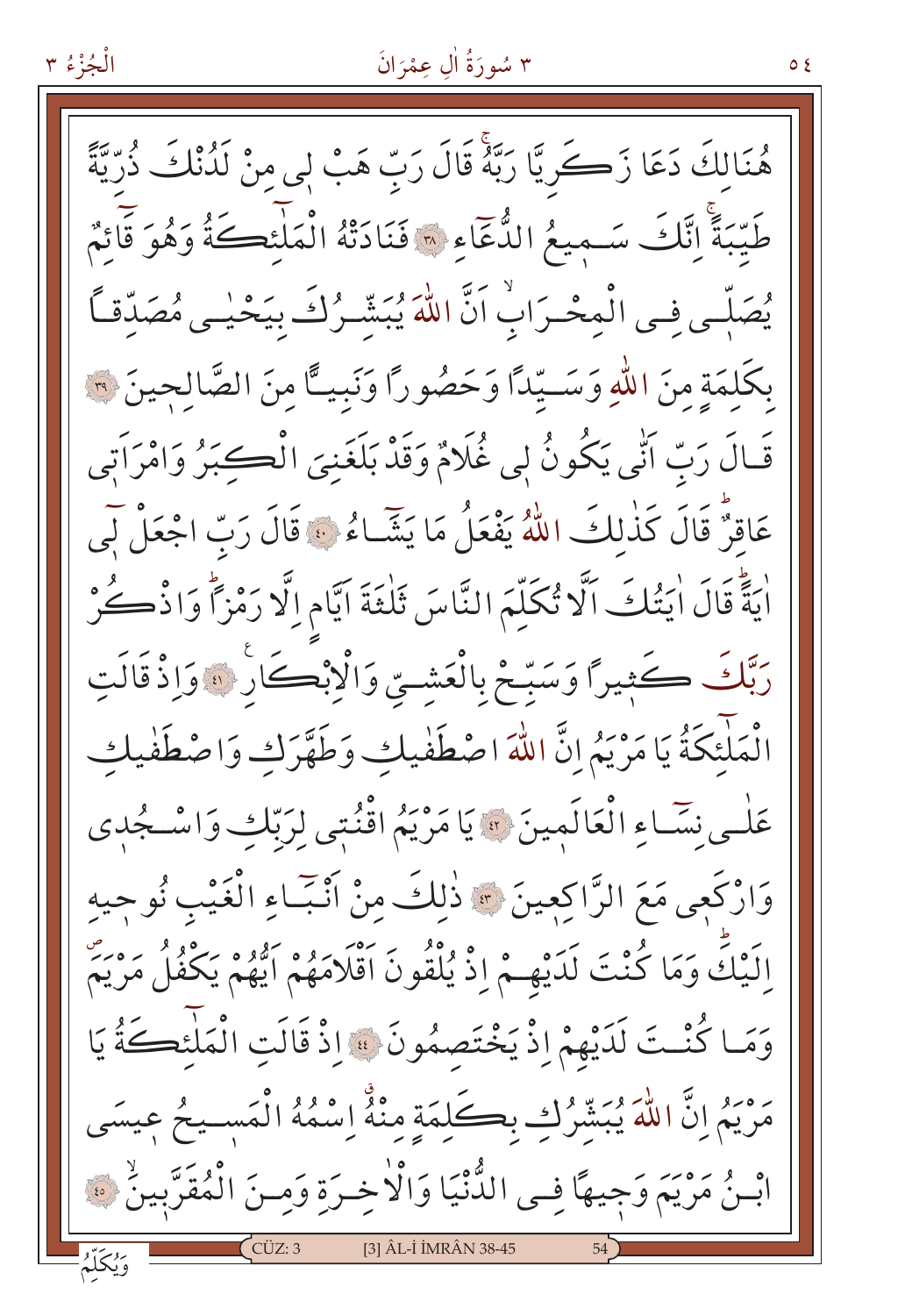الْجُزْءُ ٣

وَيُكَلِّمُ النَّاسَ فِي الْمَهْدِ وَكَهْلًا وَمِنَ الصَّالِحِينَ نَّةَ قَالَتْ رَبِّ اَنِّى يَكُونُ لِي وَلَدٌ وَلَمْ يَمْسَسْنِي بَشَرٌ قَالَ كَذٰلِكِ اللَّهُ يَخْلُقُ مَا يَشَاءُ إِذَا قَضَى أَمْرًا فَإِنَّمَا يَقُولُ لَهُ كُنْ فَيَكُونُ \* وَيُعَلَّمُهُ الْكِتَابَ وَالْحِكْمَةَ وَالتَّوْرٰيةَ وَالْانْجِيلِّ ۚ وَرَسُولًا إِلَٰى بَنِيَ إِسْرَائِلَ اَنِّي قَدْ جِئْتُكُمْ بِأَيَةٍ مِنْ رَبِّكُمْ آَنِّي اَخْلُقُ لَكُمْ مِنَ الطِّين كَهَيْــَةِ الطَّيْرِ فَأَنْفُخُ فِيهِ فَيَكُونُ طَيْرًا بِإِذْنِ اللَّهِ وَأَبْرِئُ الْأَكْمَهَ وَالْأَبْرَصَ وَأُحْيِي الْمَوْتَى بِاذْنِ اللَّهِ وَأُنَبِّئُكُمْ بِمَا تَأْكُلُونَ وَمَا تَدَّخْرُونَ فِي بُيُوتِكُمْ إِنَّ فِي ذٰلِكَ لَأَيَةً لَكُمْ اِنْ كُنْتُمْ مُؤْمِنِينَ ۚ ﴾ وَمُصَدِّقًا لِمَا بَيْنَ يَدَىَّ مِنَ التَّوْرٰيةِ وَلاُجِلَّ لَكُمْ بَعْضَ الَّذِى حُرِّمَ عَلَيْكُمْ وَجِئْتُكُمْ بِاٰيَةٍ مِنْ رَبِّكُمْ فَاتَّقُوا اللَّهَ وَاَطِيعُونِ ۞ إِنَّ اللَّهَ رَبِّي وَرَبُّكُمْ فَاعْبُدُوهُ هٰذَا صِرَاطٌ مُسْتَقِيمٌ ۞ فَلَمَّا أَحَسَّ عِيسٰي مِنْهُمُ الْكُفْرَ قَالَ مَنْ اَنْصَارَى إِلَى اللَّهِ قَالَ الْحَوَارِيُّونَ نَحْنُ أَنْصَارُ اللَّهِ أُمَنَّا بِاللَّهِ وَاشْهَدْ بِأَنَّا مُسْلِمُونَ ۞ [3] ÂL-İ İMRÂN 46-52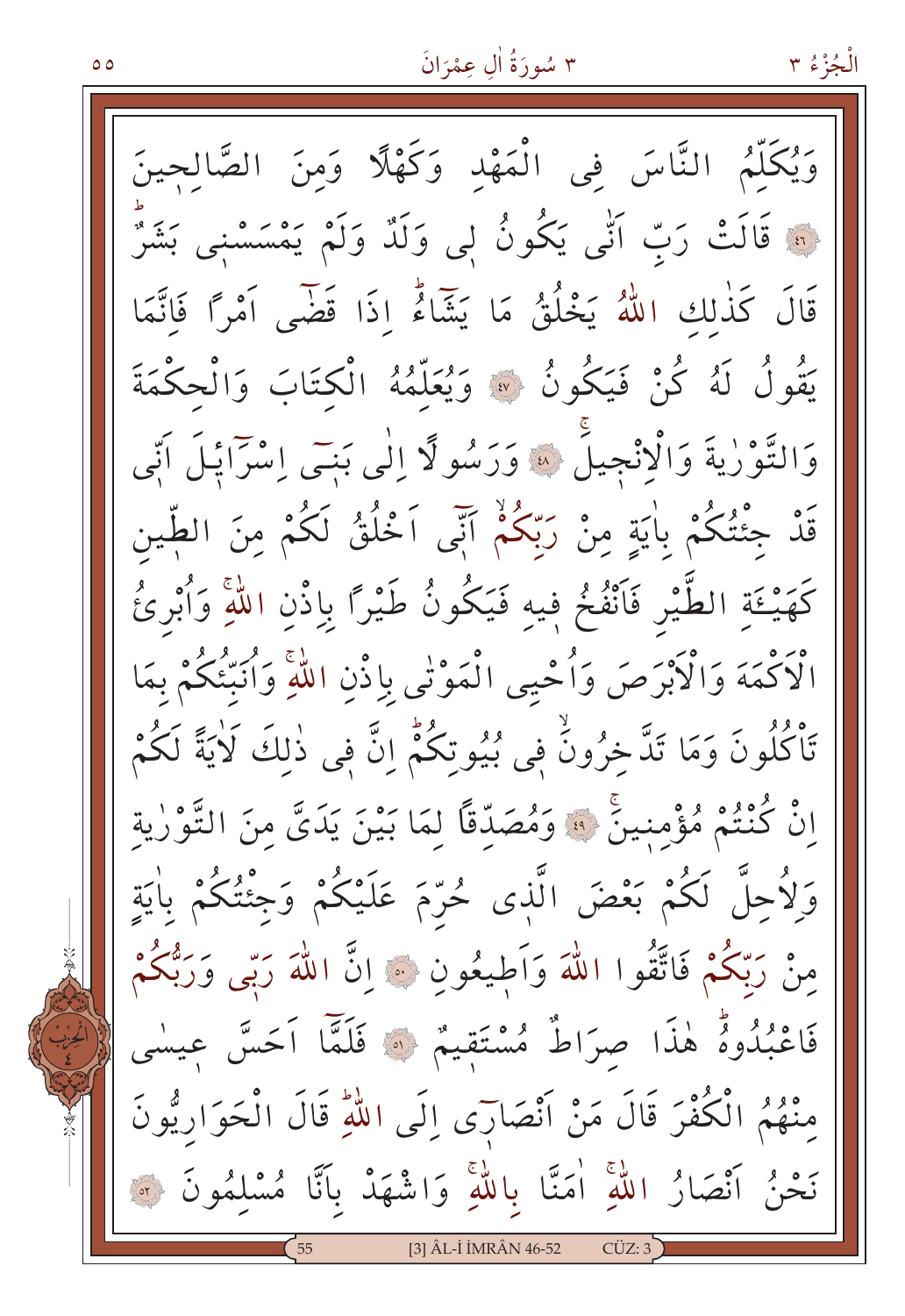الْجُزْءُ ٣

### ٣ سُورَةُ أَلِ عِمْرَانَ

رَبَّنَا اٰمَنَّا بِمَا اَنْزَلْتَ وَاتَّبَعْنَا الرَّسُولَ فَاكْتُبْنَا مَعَ الشَّاهِدِينَ ۞ وَمَكَرُوا وَمَكَرَ اللَّهُ وَاللَّهُ خَيْرُ الْمَاكِرِينَ فَ إِذْ قَالَ اللَّهُ يَا عِيسَى إِنِّي مُتَوَفِّيكَ وَرَافِعُكَ إِلَيَّ وَمُطَهَّرُكَ منَ الَّذِينَ كَفَرُوا وَجَاعِلُ الَّذِينَ اتَّبَعُوكَ فَوْقَ الَّذِينَ كَفَرُوا اِلَى يَوْمِ الْقِيْمَةِ ثُمَّ اِلَيَّ مَرْجِعُكُمْ فَاَحْكُمْ بَيْنَكُمْ فِيمَا كُنْتُمْ فِيهِ تَخْتَلِفُونَ ۞ فَاَمَّا الَّذِينَ كَفَرُوا فَأُعَذِّبُهُمْ عَذَابًا شَدِيدًا فِي الدُّنْيَا وَالْأُخِرَةُ وَمَا لَهُمْ مِنْ نَاصِرِينَ ۞ وَاَمَّا الَّذِينَ اٰمَنُوا وَعَمِلُوا الصَّالِحَاتِ فَيُوَفِّيهِمْ أُجُورَهُمْ وَاللَّهُ لَا يُحِبُّ الظَّالِمِينَ ۞ ذٰلِكَ نَتْلُوهُ عَلَيْكَ مِنَ الْأَيَاتِ وَالذِّكْرِ الْحَكِيمِ ﴾ [لِّ مَثَلَ عِيسٰى عِنْدَ اللّٰهِ كَمَثَلِ اٰدَمَّ خَلَقَهُ مِنْ تُرَابٍ ثُمَّ قَالَ لَهُ كُنْ فَيَكُونُ \* اَلْحَقُّ مِنْ رَبّكَ فَلَا تَكُنْ مِنَ الْمُمْتَرِينَ نَ ۚ فَمَنْ خَاجَّكَ فِيهِ مِنْ بَعْدِ مَا جَاءَكَ مِنَ الْعِلْمِ فَقُلْ تَعَالَوْا نَدْعُ أَبْنَاءَنَا وَأَبْنَاءَكُمْ وَنِسَاءَنَا وَنِسَاءَكُمْ وَأَنْفُسَنَا وَانْفُسَكُمْ ثُمَّ نَبْتَهِلْ فَنَجْعَلْ لَعْنَتَ اللهِ عَلَى الْكَاذِبِينَ ۞ [3] ÂL-İ İMRÂN 53-61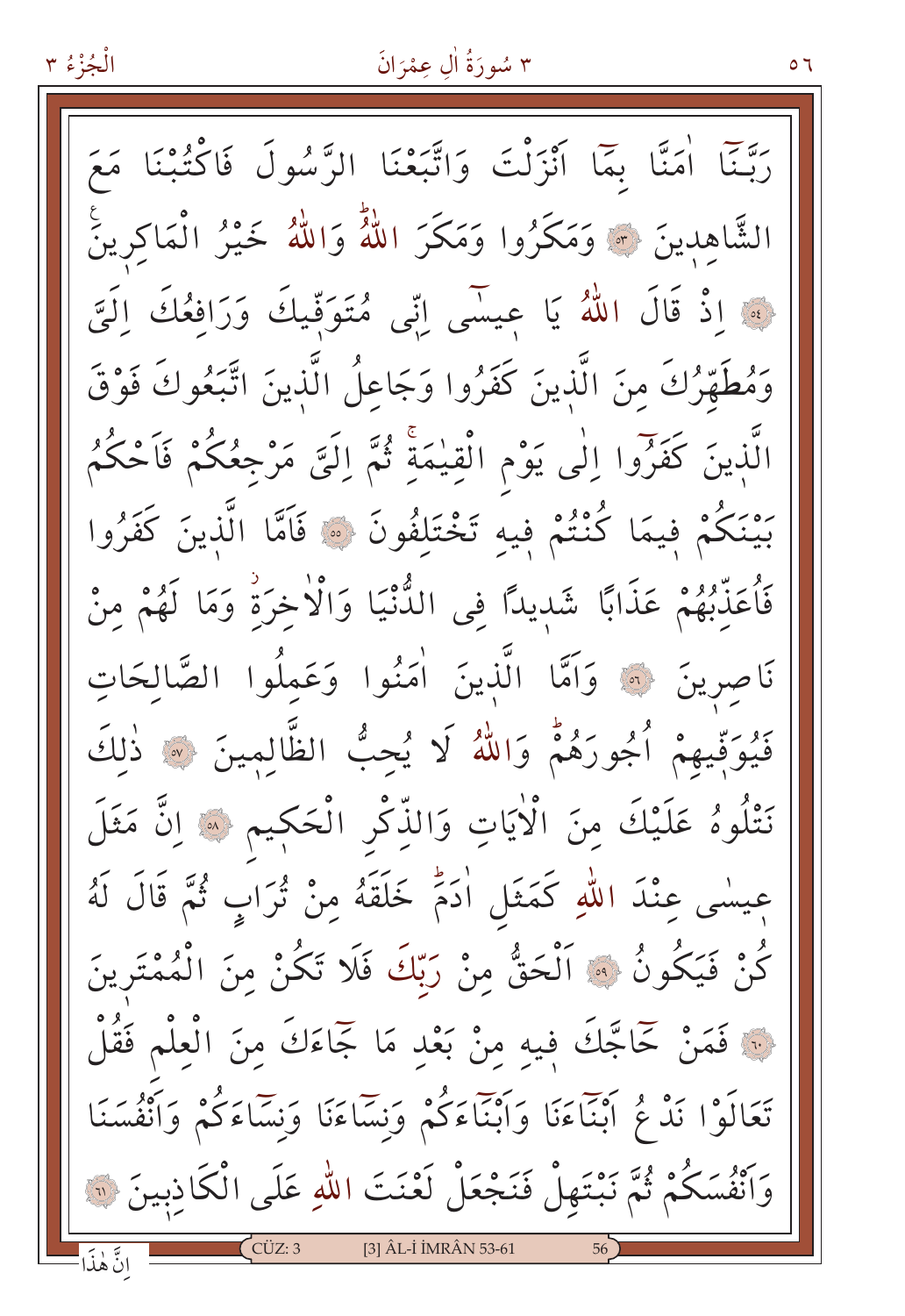الْجُزْءُ ٣

إِنَّ هٰـذَا لَهُـوَ الْقَصَـصُ الْحَـقٌّ وَمَـا مـنْ إِلَـهِ إِلَّا اللَّهُ وَإِنَّ اللَّهَ لَهُــوَ الْعَزِيزُ الْحَكِيمُ \* فَــاِنْ تَوَلَّـوْا فَـاِنَّ اللَّهَ عَلِيمٌ بِالْمُفْسِدِينَ \* قُلْ يَا اَهْلَ الْكِتَابِ تَعَالَوْا اِلَٰى كَلِمَةِ سَوَاءِ بَيْنَنَا وَبَيْنَكُمْ أَلَّا نَعْبُدَ إِلَّا اللَّهَ وَلَا نُشْرِكَ بِهِ شَيْئًا وَلَا يَتَّخِـذَ بَعْضُنَا بَعْضـًا اَرْبَابًا منْ دُونِ اللَّهِ فَـاِنْ تَوَلَّوْا فَقُولُوا اشْهَدُوا بِأَنَّا مُسْلِمُونَ ﴾ يَآ اَهْلَ الْڪِتَابِ لِمَ تُحَاجُونَ فِي إِبْرٰهِيــَمَ وَمَآا أُنْزِلَـتِ التَّوْرٰيـةُ وَالْإِنْجِيلُ إِلَّا مـنْ بَعْدَهُ اَفَلَا تَعْقِلُونَ ﴾ هَمَا أَنْتُمْ هَؤُلَّاءِ حَاجَجْتُمْ فِيمَا لَكُمْ بِهِ عِلْمٌ فَلَمَ تُكَاجُونَ فِيمَا لَيْسَ لَكُمْ بِهِ عِلْمٌ وَاللَّهُ يَعْلَـمُ وَأَنْتُمْ كَا تَعْلَمُونَ ۞ مَا كَانَ إِبْرٰهِيمُ يَهُودِيًّا وَلَا نَصْرَانِيًّا وَلْكُنَّ كَانَ حَنِيفًا مُسْلِمًا وَمَا كَانَ مِنَ الْمُشْـرِكِينَ ۞ اِنَّ اَوْلَى النَّـاسِ بِابْرٰهِيمَ لَلَّذِينَ اتَّبَعُوهُ وَهٰـذَا النَّبِيُّ وَالَّذِينَ اٰمَنُواَ وَاللَّهُ وَلِئُ الْمُؤْمِنِينَ ۞ وَدَّتْ طَّائِفَةٌ مِنْ اَهْلِ الْكِتَابِ لَوْ يُضلُّونَكُمْ وَمَا يُضلُّونَ اِلَّا انْفُسَهُمْ وَمَا يَشْـعُرُونَ ۚ ۚ آيَا أَهْلَ الْكِتَابِ لِمَ تَڪْفُرُونَ بِاٰيَـاتِ اللّهِ وَأَنْتُمْ تَشْــهَدُونَ ۞ 131 ÂL-İ İMRÂN 62-70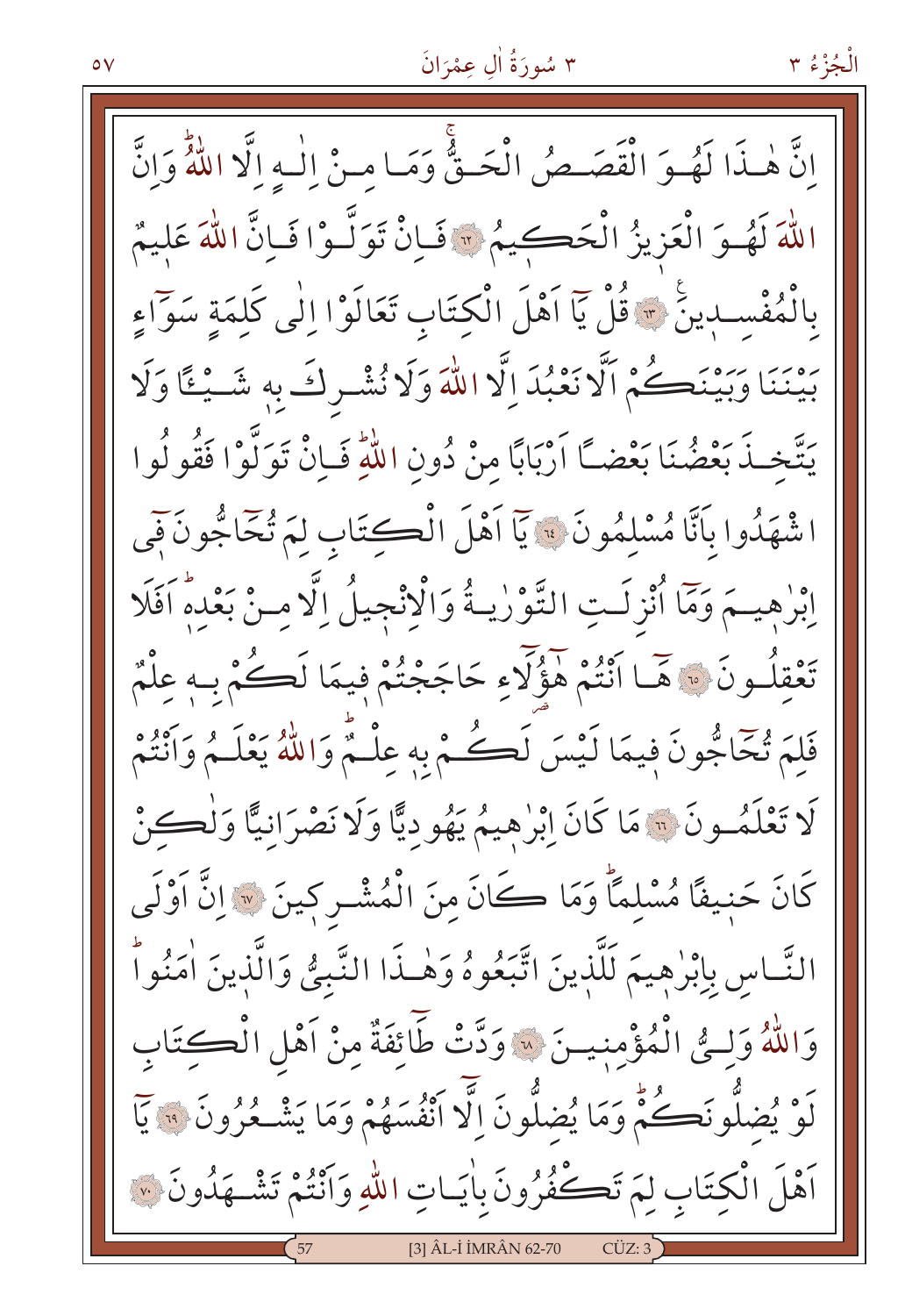الْجُزْءُ ٣

#### ٣ سُورَةُ أَلِ عِمْرَانَ

 $\circ \wedge$ 

يّما أَهْلَ الْكِتَابِ لِمَ تَلْبِسُونَ الْحَقَّ بِالْبَاطِلِ وَتَكْتُمُونَ الْحَقَّ وَأَنْتُمْ تَعْلَمُونَ ۚ ۞ وَقَالَتْ طَّائِفَةٌ مِنْ أَهْلِ الْڪِتَابِ اْمِنُوا بِالَّذِّي أُنْزِلَ عَلَى الَّذِينَ اٰمَنُوا وَجْهَ النَّهَارِ وَاكْفُرُوا خرَهُ لَعَلَّهُمْ يَرْجِعُونَ ۚ \* وَلَا تُؤْمِنُوا اِلَّا لِمَنْ تَبِعَ دِينَكُمْ قُـلْ إِنَّ الْهُــدٰى هُدَى اللّهِ أَنْ يُؤْتَى اَحَدٌ مِثْـلَ مَّا أُوتِيتُمْ أَوْ يُحَاجُو كُمْ عنْدَ رَبِّكُمّْ قُلْ إِنَّ الْفَضْلَ بِيَــدِ اللّهِ يُؤْتِيهِ مَنْ يَتَّمَاءُ وَاللَّهُ وَاسِعُ عَلِيهُمْ ۞ يَخْتَـصُّ بِرَحْمَتِهِ مَنْ يَشَاءُ وَاللَّهُ ذُو الْفَضْـلِ الْعَظِيمِ \* وَمِنْ أَهْلِ الْڪِتَـابِ مَنْ إِنْ تَأْمَنْــهُ بِقِنْطَارِ يُؤَدِّمَ اِلَيْكَ وَمِنْهُمْ مَـنْ إِنْ تَأْمَنْهُ بِدِينَارِ لَا يُؤَدِّهَ إِلَيْكَ إِلَّا مَا دُمْتَ عَلَيْه قَائِمًا ذٰلكَ بِأَنَّهُمْ قَالُوا لَيْسَ عَلَيْنَا فِي الْأُمِّيّنَ سَـبِيلٌ وَيَقُولُونَ عَلَى اللهِ الْكَذِبَ وَهُمْ يَعْلَمُونَ ۞ بَلْـي مَنْ أَوْفْـي بِعَهْـدِه وَاتَّقْى فَـاِنَّ اللَّهَ يُحبُّ الْمُتَّقِيتَ ۞ إِنَّ الَّذِينَ يَشْتَرُونَ بِعَهْبِ اللَّهِ وَأَيْمَانِهِمْ ثَمَنَّا قَليلًا أُولٰئكَ لَا خَلَاقَ لَهُمْ فِي الْاٰخِرَةِ وَلَا يُكَلِّمُهُمُ اللَّهُ وَلَا يَنْظُرُ اِلَيْهِمْ يَوْمَ الْقِيْمَةِ وَلَا يُزَكِّيهِمْ وَلَهُمْ عَذَابٌ اَلِيمٌ ۞ [3] ÂL-İ İMRÂN *7*1-77 وَإِنَّ مِنْهُمْ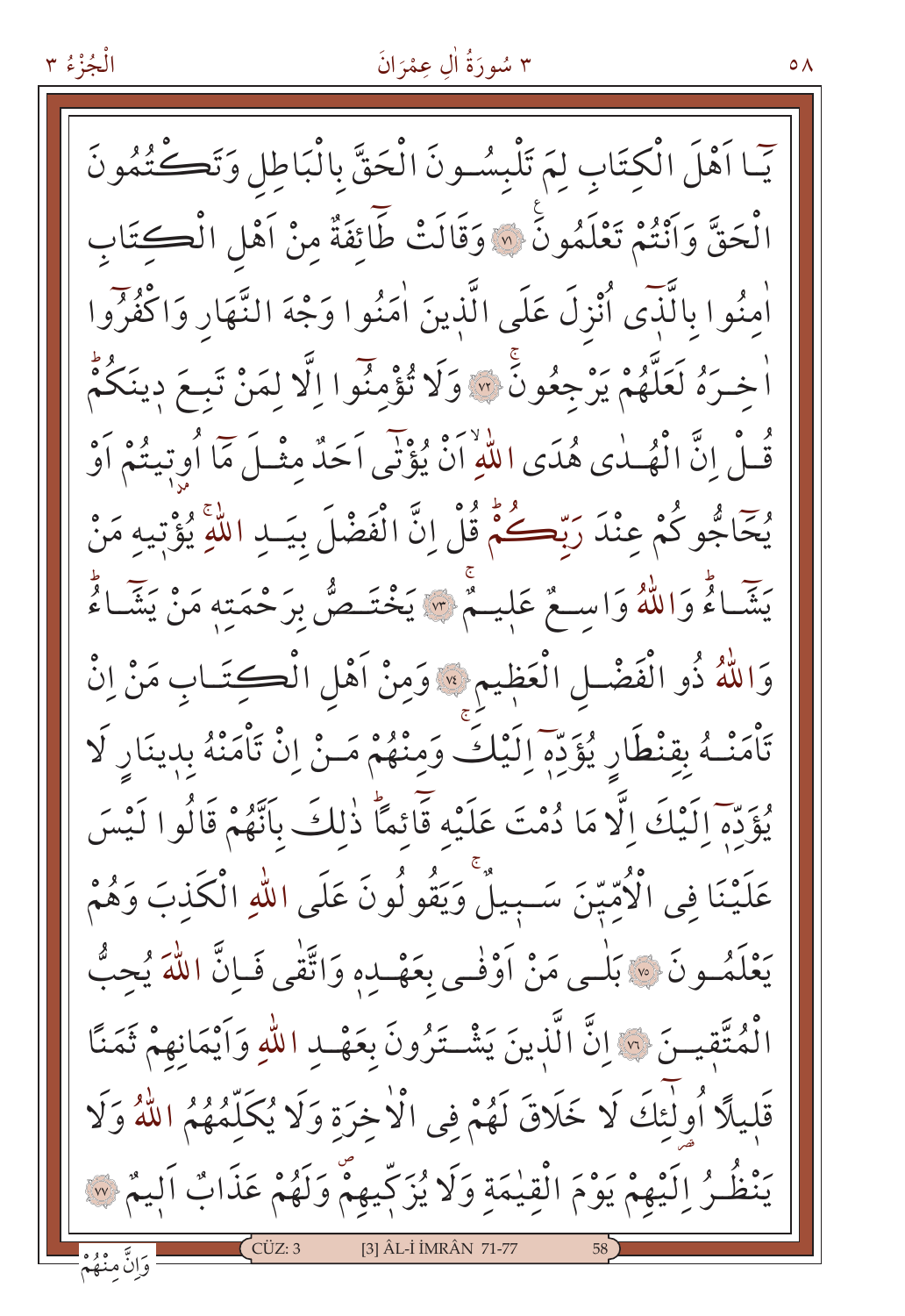الْجُزْءُ ٣

وَإِنَّ مِنْهُمْ لَفَرِيقاً يَلْوُنَ اَلْسِـنَتَهُمْ بِالْكِتَابِ لِتَحْسَـبُوهُ مِـنَ الْكِتَابِ وَمَا هُوَ مِنَ الْكِتَابِ وَيَقُولُونَ هُوَ مِنْ عِنْد اللهِ وَمَا هُوَ مِنْ عِنْدِ اللَّهِ وَيَقُو لُونَ عَلَى اللهِ الْڪَذِبَ وَهُمْ يَعْلَمُونَ ۞ مَا كَانَ لِبَشَـرٍ اَنْ يُؤْتِيَهُ اللَّهُ الْكِتَابَ وَالْحُكْمَ وَالنُّبُوَّةَ ثُمَّ يَقُولَ لِلنَّاسِ كُونُوا عِبَادًا لِي مِنْ دُونِ اللَّهِ وَلٰكِنْ كُونُوا رَبَّانِيِّنَ بِمَا كُنْتُـمْ تُعَلِّمُونَ الْكِتَابَ وَبِمَا كُنْتُمْ تَدْرُسُونُ \* وَلَا يَأْمُرَكُمْ اَنْ تَتَّخذُوا الْمَلْئِكَةَ وَالنَّبِيِّنَ اَرْبَابَاًّ اَيَاْمُرُكُمْ كُمْ بِالْكُفْسِ بَعْدَ اِذْ اَنْتُمْ مُسْلَمُونَ ۞ وَإِذْ اَخَذَ اللَّهُ مِيثَاقَ النَّبِيّنَ لَمَّا اٰتَيْتُكُمْ مِنْ كِتَابٍ وَحِكْمَةٍ ثُمَّ جَمَاءَكُمْ رَسُــولٌ مُصَدّقٌ لمَا مَعَكُمْ لَتُؤْمِنُـنَّ بِ4 وَلَتَنْصُرُنَّـهُ قَـالَ ءَاَقْرَرْتُـمْ وَاَخَذْتُـمْ عَلْـي ذٰلِكُمْ اِصْرِيُّ قَالُوا اَقْرَرْنَا قَالَ فَاشْـهَدُوا وَاَنَإِ مَعَكُمْ مِنَ الشَّاهِدِينَ ۞ فَمَىنْ تَوَلَّـى بَعْدَ ذٰلكَ فَأُولَٰئَكَ هُمُ الْفَاسِـقُونَ ۞ افَغَيْرَ دِينِ اللَّهِ يَبْغُونَ وَلَـهُ اَسْـلَمَ مَنْ فِي السَّمٰوَاتِ وَالْأَرْضِ طَوْعًا وَكَرْهًا وَالَّيْهِ يُرْجَعُونَ ۞ 131 ÂL-İ İMRÂN 78-83